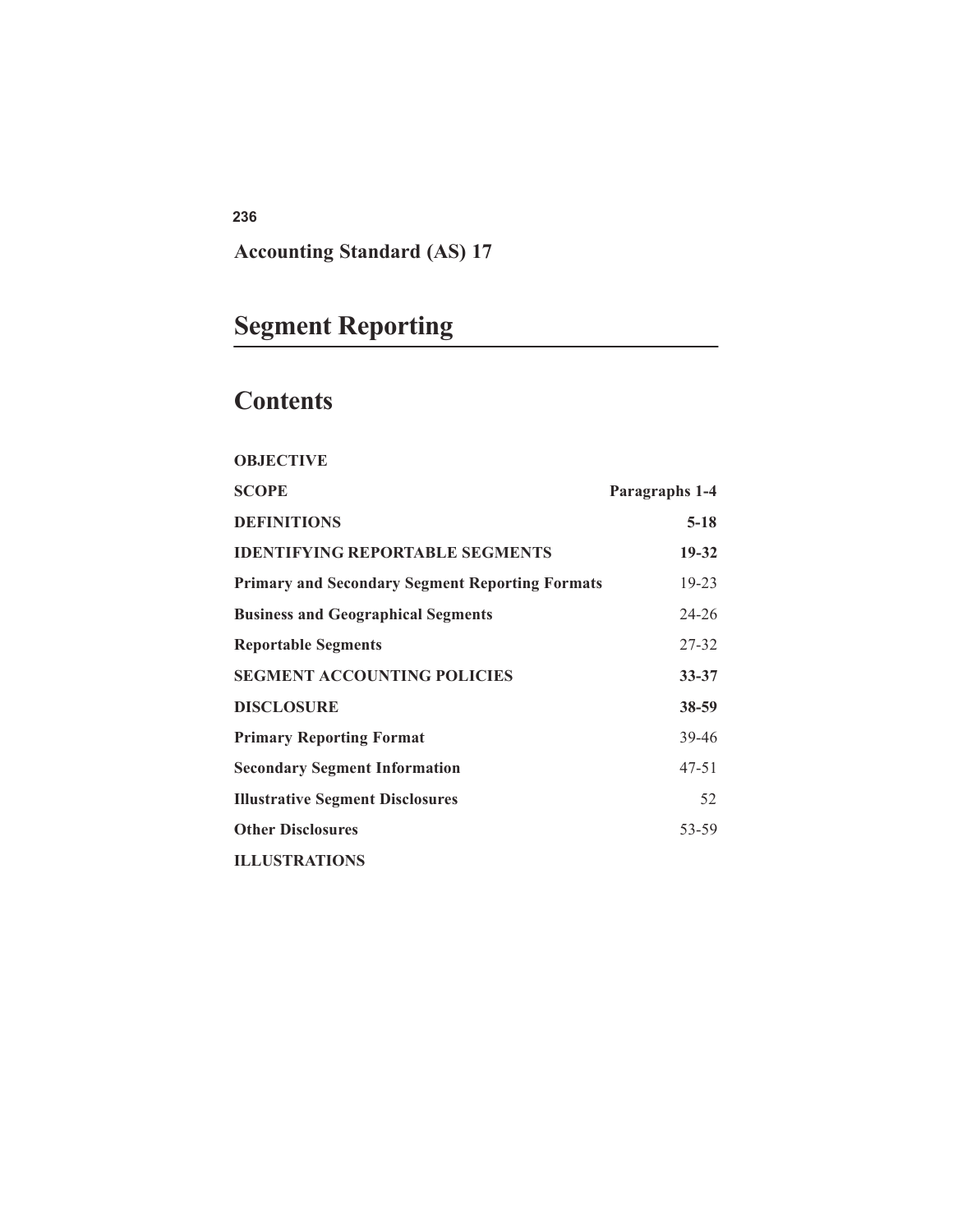## **Accounting Standard (AS) 17**

## **Segment Reporting**

*(This Accounting Standard includes paragraphs set in bold italic type and plain type, which have equal authority. Paragraphs in bold italic type indicate the main principles. This Accounting Standard should be read in the context of its objective and the General Instructions contained in part A of the Annexure to the Notification.)*

This Accounting Standard is not mandatory for Small and Medium Sized Companies, as defined in the Notification. Such companies are however encouraged to comply with the Standard.

## **Objective**

The objective of this Standard is to establish principles for reporting financial information, about the different types of products and services an enterprise produces and the different geographical areas in which it operates. Such information helps users of financial statements:

- (a) better understand the performance of the enterprise;
- (b) better assess the risks and returns of the enterprise; and
- (c) make more informed judgements about the enterprise as a whole.

Many enterprises provide groups of products and services or operate in geographical areas that are subject to differing rates of profitability, opportunities for growth, future prospects, and risks. Information about different types of products and services of an enterprise and its operations in different geographical areas - often called segment information - is relevant to assessing the risks and returns of a diversified or multi-locational enterprise but may not be determinable from the aggregated data. Therefore, reporting of segment information is widely regarded as necessary for meeting the needs of users of financial statements.

### **Scope**

#### *1. This Standard should be applied in presenting general purpose financial statements.*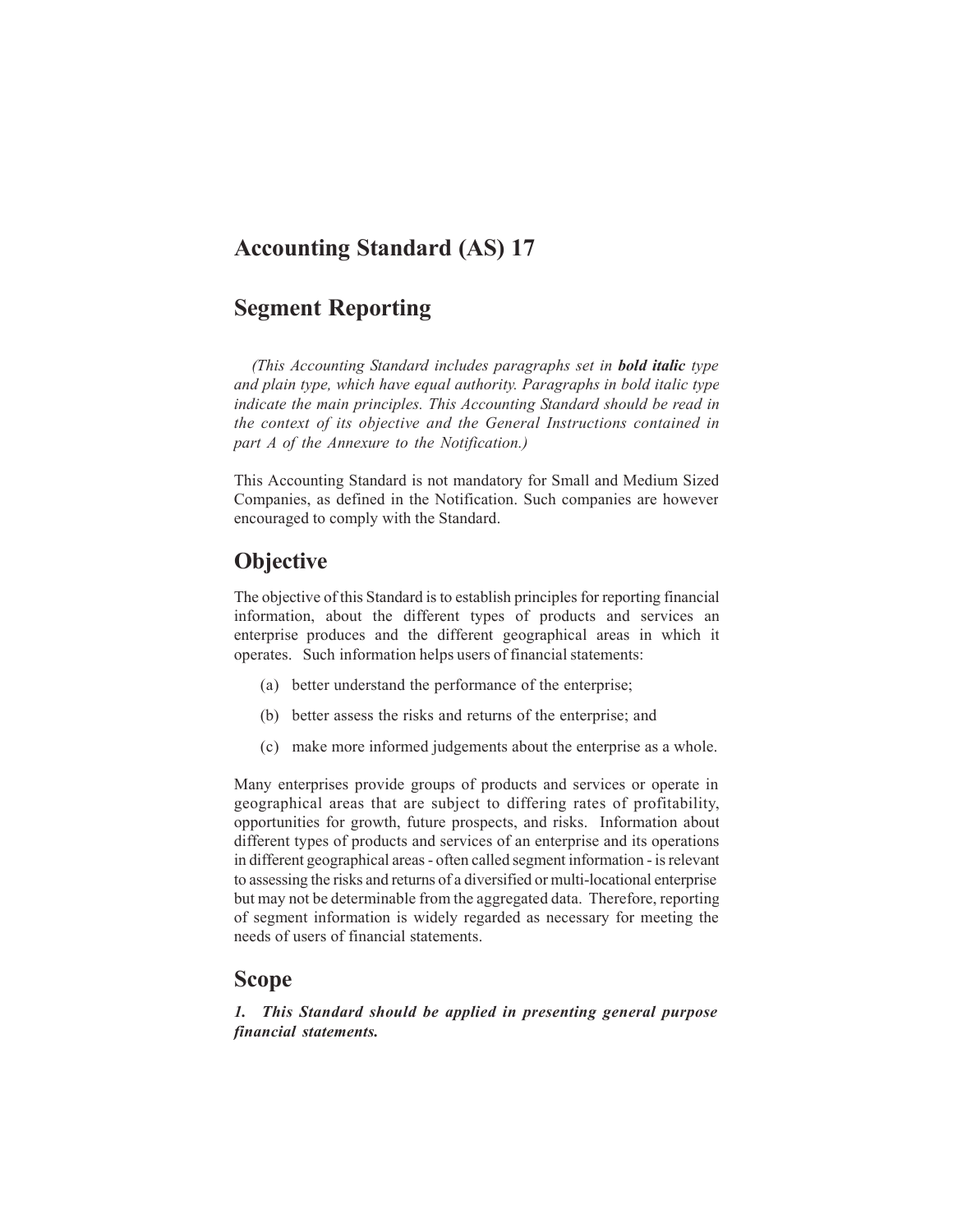2. The requirements of this Standard are also applicable in case of consolidated financial statements.

*3. An enterprise should comply with the requirements of this Standard fully and not selectively.*

*4. If a single financial report contains both consolidated financial statements and the separate financial statements of the parent, segment information need be presented only on the basis of the consolidated financial statements. In the context of reporting of segment information in consolidated financial statements, the references in this Standard to any financial statement items should construed to be the relevant item as appearing in the consolidated financial statements.*

### **Definitions**

*5. The following terms are used in this Standard with the meanings specified:*

- *5.1 A business segment is a distinguishable component of an enterprise that is engaged in providing an individual product or service or a group of related products or services and that is subject to risks and returns that are different from those of other business segments. Factors that should be considered in determining whether products or services are related include:*
	- *(a) the nature of the products or services;*
	- *(b) the nature of the production processes;*
	- *(c) the type or class of customers for the products or services;*
	- *(d) the methods used to distribute the products or provide the services; and*
	- *(e) if applicable, the nature of the regulatory environment, for example, banking, insurance, or public utilities.*
- *5.2 A geographical segment is a distinguishable component of an enterprise that is engaged in providing products or services within a particular economic environment and that is subject to risks and returns that are different from those of components operating in*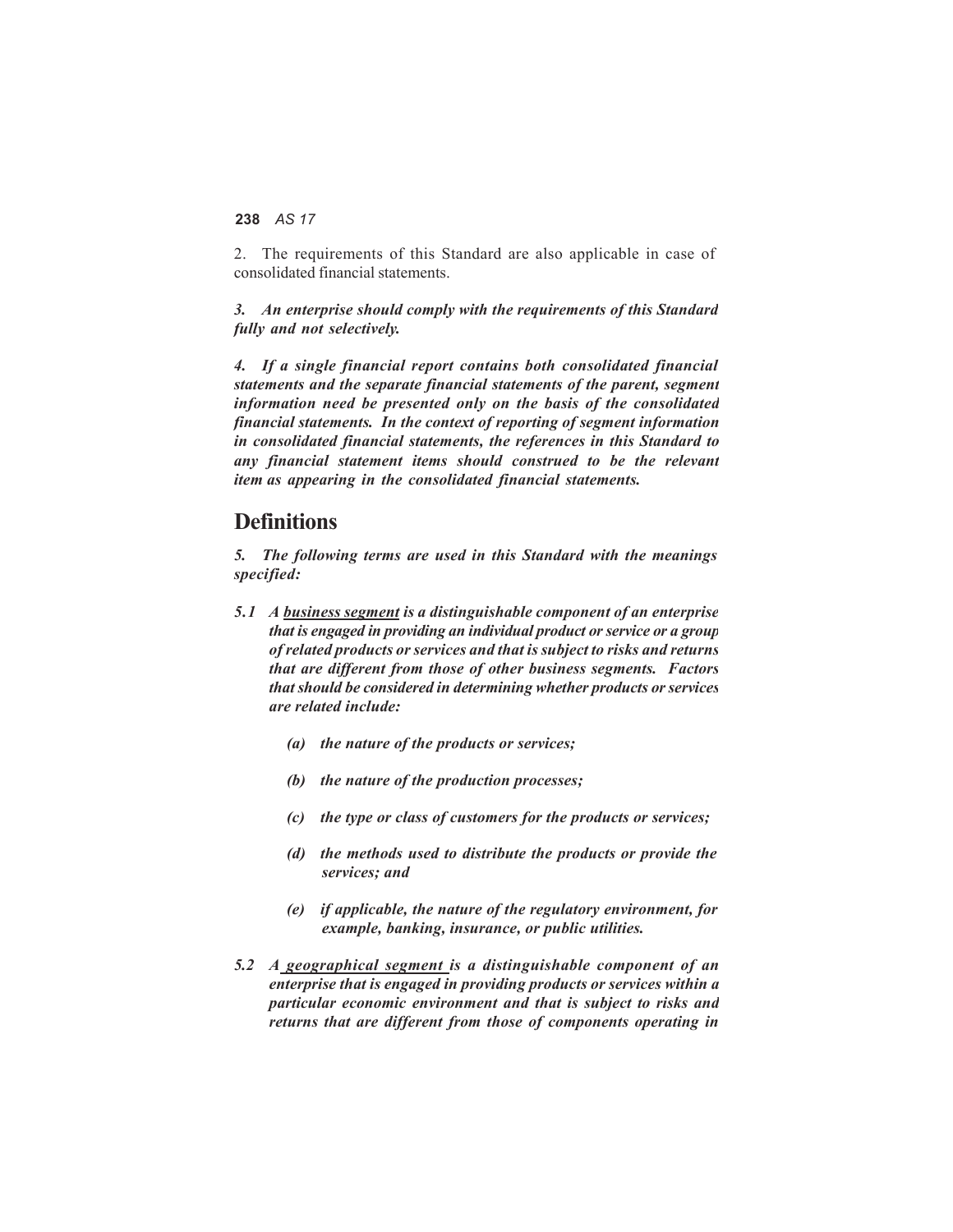*other economic environments. Factors that should be considered in identifying geographical segments include:*

- *(a) similarity of economic and political conditions;*
- *(b) relationships between operations in different geographical areas;*
- *(c) proximity of operations;*
- *(d) special risks associated with operations in a particular area;*
- *(e) exchange control regulations; and*
- *(f) the underlying currency risks.*
- *5.3 A reportable segment is a business segment or a geographicalsegment identified on the basis of foregoing definitions for which segment information is required to be disclosed by this Standard.*
- *5.4 Enterprise revenue is revenue from sales to external customers as reported in the statement of profit and loss.*
- *5.5 Segment revenue is the aggregate of*
	- *(i) the portion of enterprise revenue that is directly attributable to a segment,*
	- *(ii) the relevant portion of enterprise revenue that can be allocated on a reasonable basis to a segment, and*
	- *(iii) revenue from transactions with other segments of the enterprise.*

*Segment revenue does not include:*

- *(a) extraordinary items as defined in AS 5, Net Profit or Loss for the Period, Prior Period Items and Changes in Accounting Policies;*
- *(b) interest or dividend income, including interest earned on advances or loans to other segments unless the operations of the segment are primarily of a financial nature; and*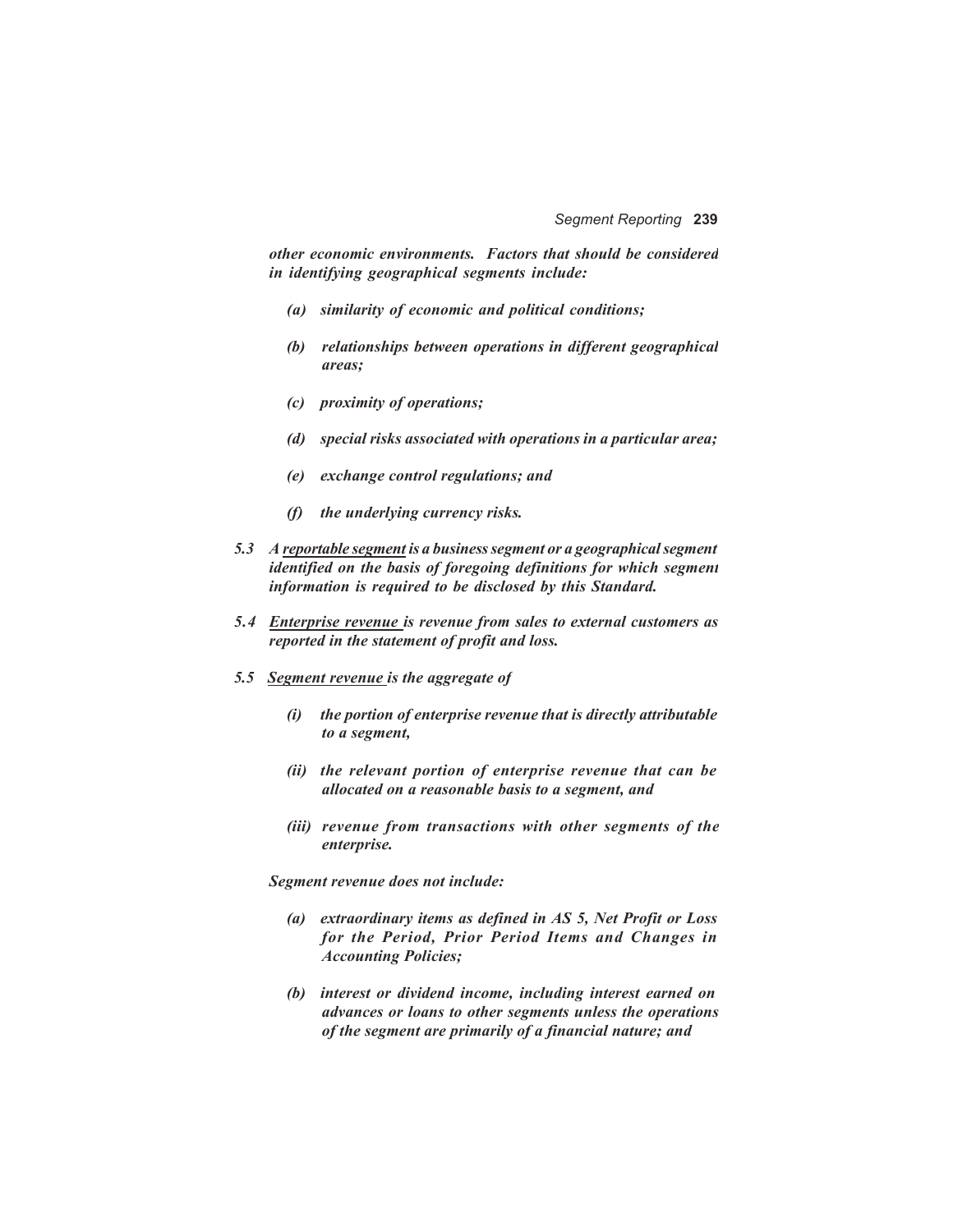- *(c) gains on sales of investments or on extinguishment of debt unless the operations of the segment are primarily of a financial nature.*
- *5.6 Segment expense is the aggregate of*
	- *(i) the expense resulting from the operating activities of a segment that is directly attributable to the segment, and*
	- *(ii) the relevant portion of enterprise expense that can be allocated on a reasonable basis to the segment,*

*including expense relating to transactions with other segments of the enterprise.*

*Segment expense does not include:*

- *(a) extraordinary items as defined in AS 5, Net Profit or Loss for the Period, Prior Period Items and Changes in Accounting Policies;*
- *(b) interest expense, including interest incurred on advances or loans from other segments, unless the operations of the segment are primarily of a financial nature;*

#### *Explanation:*

*The interest expense relating to overdrafts and other operating liabilities identified to a particular segment are not included as a part of the segment expense unless the operations of the segment are primarily of a financial nature or unless the interest is included as a part of the cost of inventories. In case interest is included as a part of the cost of inventories where it is so required as per AS 16, Borrowing Costs, read with AS 2, Valuation of Inventories, and those inventories are part of segment assets of a particular segment, such interest is considered as a segment expense. In this case, the amount of such interest and the fact that the segment result has been arrived at after considering such interest is disclosed by way of a note to the segment result.*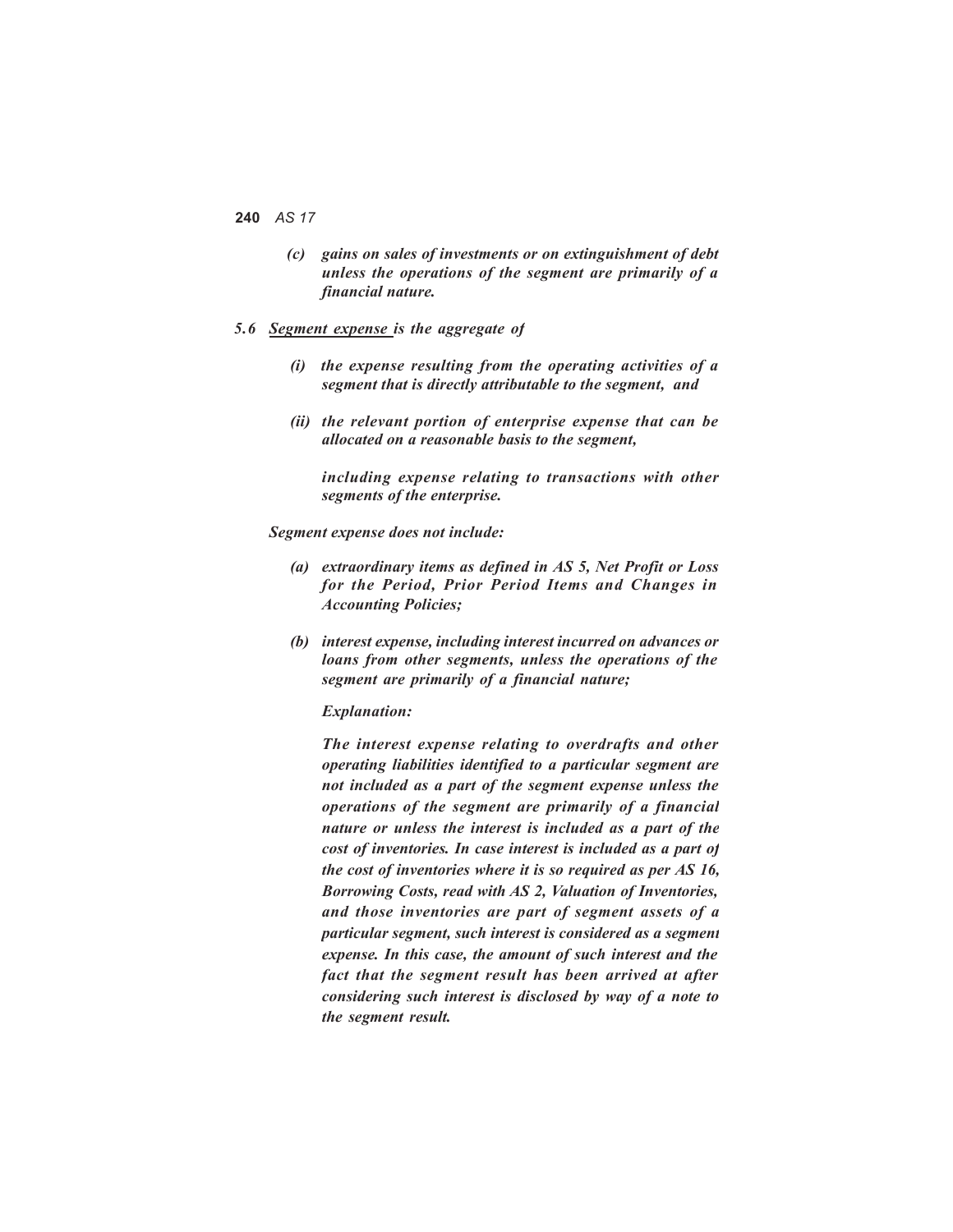- *(c) losses on sales of investments or losses on extinguishment of debt unless the operations of the segment are primarily of a financial nature;*
- *(d) income tax expense; and*
- *(e) general administrative expenses, head-office expenses, and other expenses that arise at the enterprise level and relate to the enterprise as a whole. However, costs are sometimes incurred at the enterprise level on behalf of a segment. Such costs are part of segment expense if they relate to the operating activities of the segment and if they can be directly attributed or allocated to the segment on a reasonable basis.*
- *5.7 Segment result is segment revenue less segment expense.*
- *5.8 Segment assets are those operating assets that are employed by a segment in its operating activities and that either are directly attributable to the segment or can be allocated to the segment on a reasonable basis.*

*If the segment result of a segment includes interest or dividend income, its segment assets include the related receivables, loans, investments, or other interest or dividend generating assets.*

*Segment assets do not include income tax assets.*

*Segment assets are determined after deducting related allowances/ provisions that are reported as direct offsets in the balance sheet of the enterprise.*

*5.9 Segment liabilities are those operating liabilities that result from the operating activities of a segment and that either are directly attributable to the segment or can be allocated to the segment on a reasonable basis.*

*If the segment result of a segment includes interest expense, its segment liabilities include the related interest-bearing liabilities.*

*Segment liabilities do not include income tax liabilities.*

*5.10 Segment accounting policies are the accounting policies adopted for preparing and presenting the financial statements of the enterprise as well as those accounting policies that relate specifically to*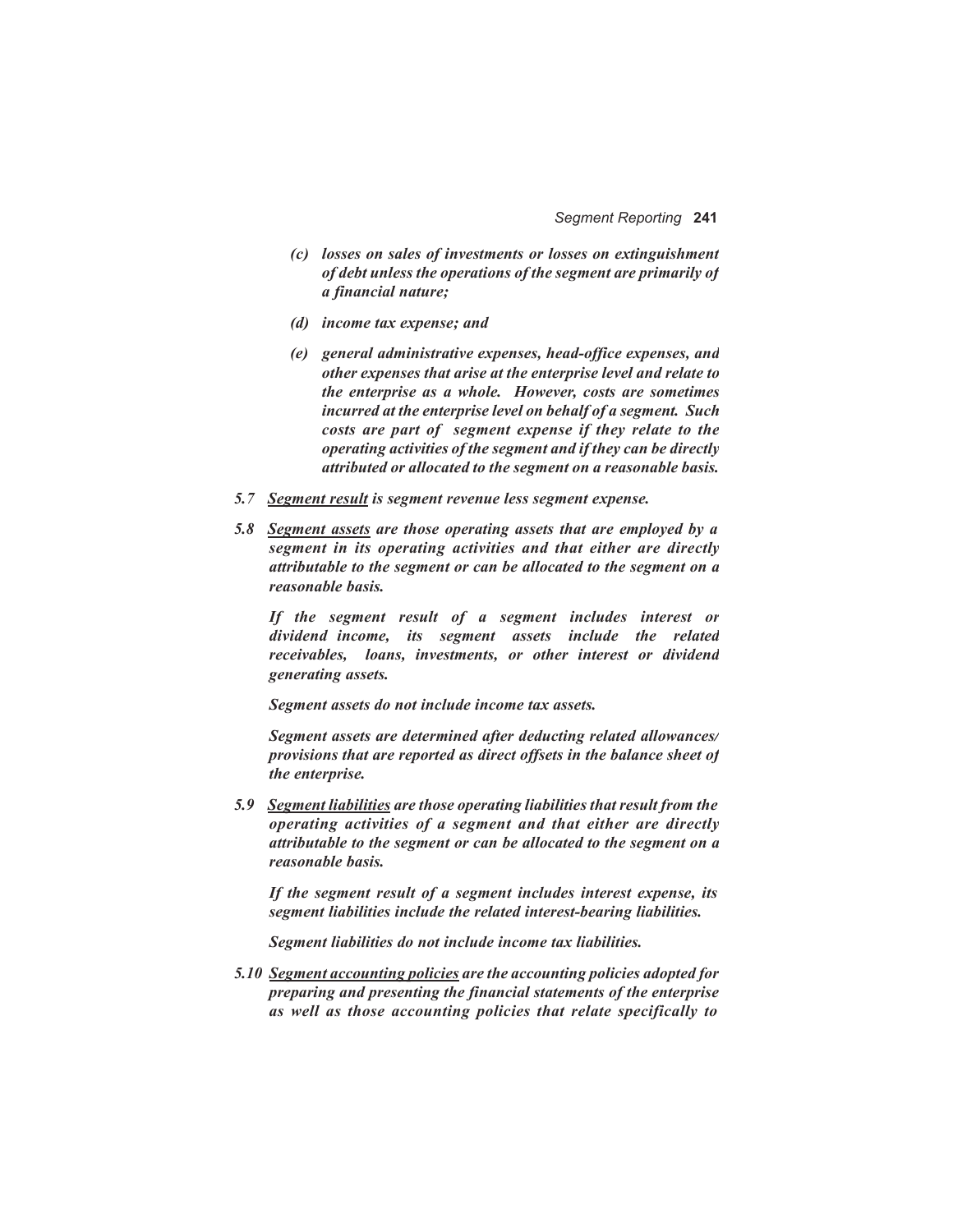6. The factors in paragraph 5 for identifying business segments and geographical segments are not listed in any particular order.

7. A single business segment does not include products and services with significantly differing risks and returns. While there may be dissimilarities with respect to one or several of the factors listed in the definition of business segment, the products and services included in a single business segment are expected to be similar with respect to a majority of the factors.

8. Similarly, a single geographical segment does not include operations in economic environments with significantly differing risks and returns. A geographical segment may be a single country, a group of two or more countries, or a region within a country.

9. The risks and returns of an enterprise are influenced both by the geographical location of its operations (where its products are produced or where its service rendering activities are based) and also by the location of its customers (where its products are sold or services are rendered). The definition allows geographical segments to be based on either:

- (a) the location of production or service facilities and other assets of an enterprise; or
- (b) the location of its customers.

10. The organisational and internal reporting structure of an enterprise will normally provide evidence of whether its dominant source of geographical risks results from the location of its assets (the origin of its sales) or the location of its customers (the destination of its sales). Accordingly, an enterprise looks to this structure to determine whether its geographical segments should be based on the location of its assets or on the location of its customers.

11. Determining the composition of a business or geographical segment involves a certain amount of judgement. In making that judgement, enterprise management takes into account the objective of reporting financial information by segment as set forth in this Standard and the qualitative characteristics of financial statements as identified in the Framework for the Preparation and Presentation of Financial Statements issued by the Institute of Chartered Accountants of India. The qualitative characteristics include the relevance, reliability, and comparability over time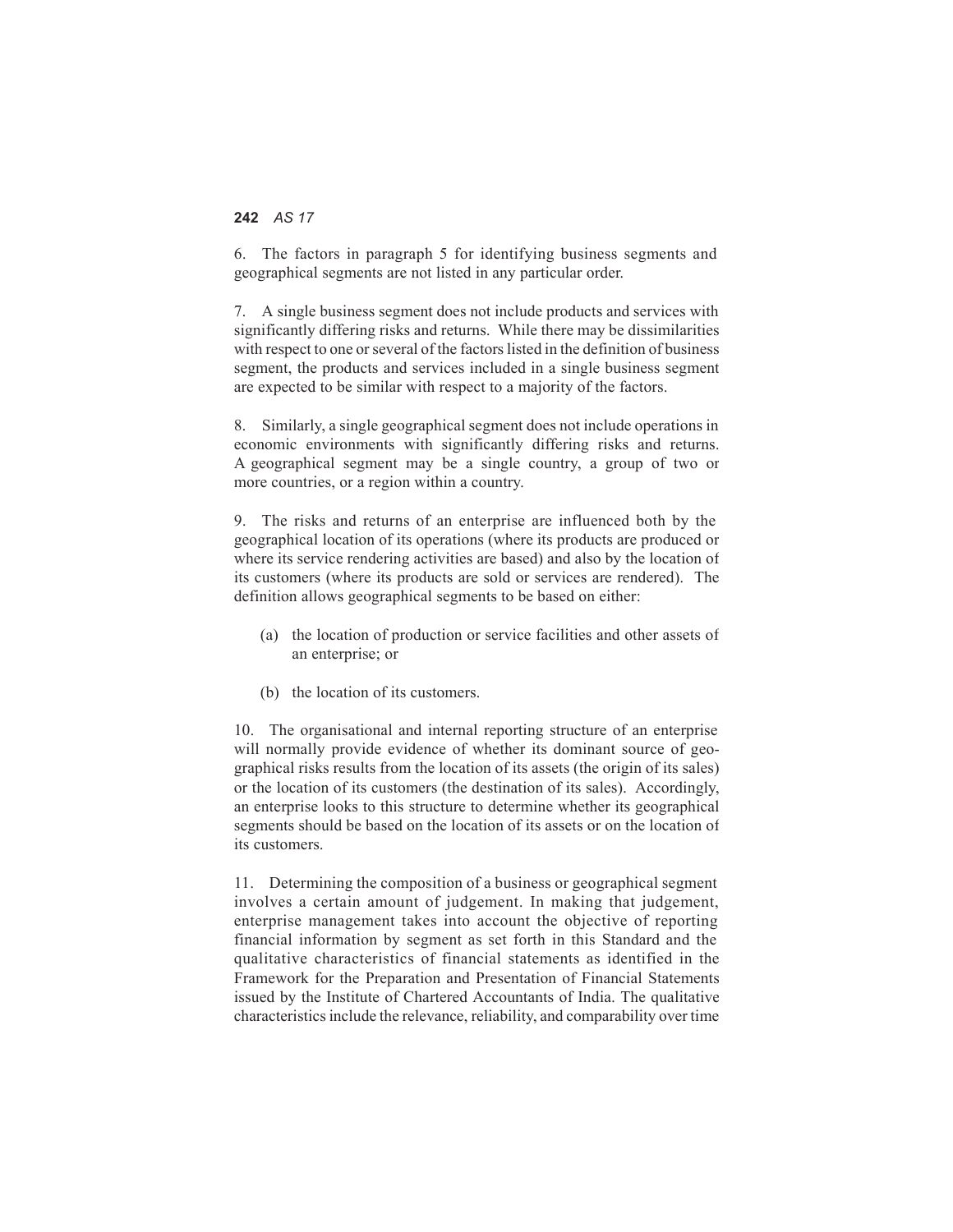of financial information that is reported about the different groups of products and services of an enterprise and about its operations in particular geographical areas, and the usefulness of that information for assessing the risks and returns of the enterprise as a whole.

12. The predominant sources of risks affect how most enterprises are organised and managed. Therefore, the organisational structure of an enterprise and its internal financial reporting system are normally the basis for identifying its segments.

13. The definitions of segment revenue, segment expense, segment assets and segment liabilities include amounts of such items that are directly attributable to a segment and amounts of such items that can be allocated to a segment on a reasonable basis. An enterprise looks to its internal financial reporting system as the starting point for identifying those items that can be directly attributed, or reasonably allocated, to segments. There is thus a presumption that amounts that have been identified with segments for internal financial reporting purposes are directly attributable or reasonably allocable

to segments for the purpose of measuring the segment revenue, segment

14. In some cases, however, a revenue, expense, asset or liability may have been allocated to segments for internal financial reporting purposes on a basis that is understood by enterprise management but that could be deemed arbitrary in the perception of external users of financial statements. Such an allocation would not constitute a reasonable basis under the definitions of segment revenue, segment expense, segment assets, and segment liabilities in this Standard. Conversely, an enterprise may choose not to allocate some item of revenue, expense, asset or liability for internal financial reporting purposes, even though a reasonable basis for doing so exists. Such an item is allocated pursuant to the definitions of segment revenue, segment expense, segment assets, and segment liabilities in this Standard.

15. Examples of segment assets include current assets that are used in the operating activities of the segment and tangible and intangible fixed assets. If a particular item of depreciation or amortisation is included in segment expense, the related asset is also included in segment assets. Segment assets do not include assets used for general enterprise or head-office purposes. Segment assets include operating assets shared by two or more segments if a reasonable basis for allocation exists. Segment assets include goodwill that is directly attributable to a segment or that can be allocated to a segment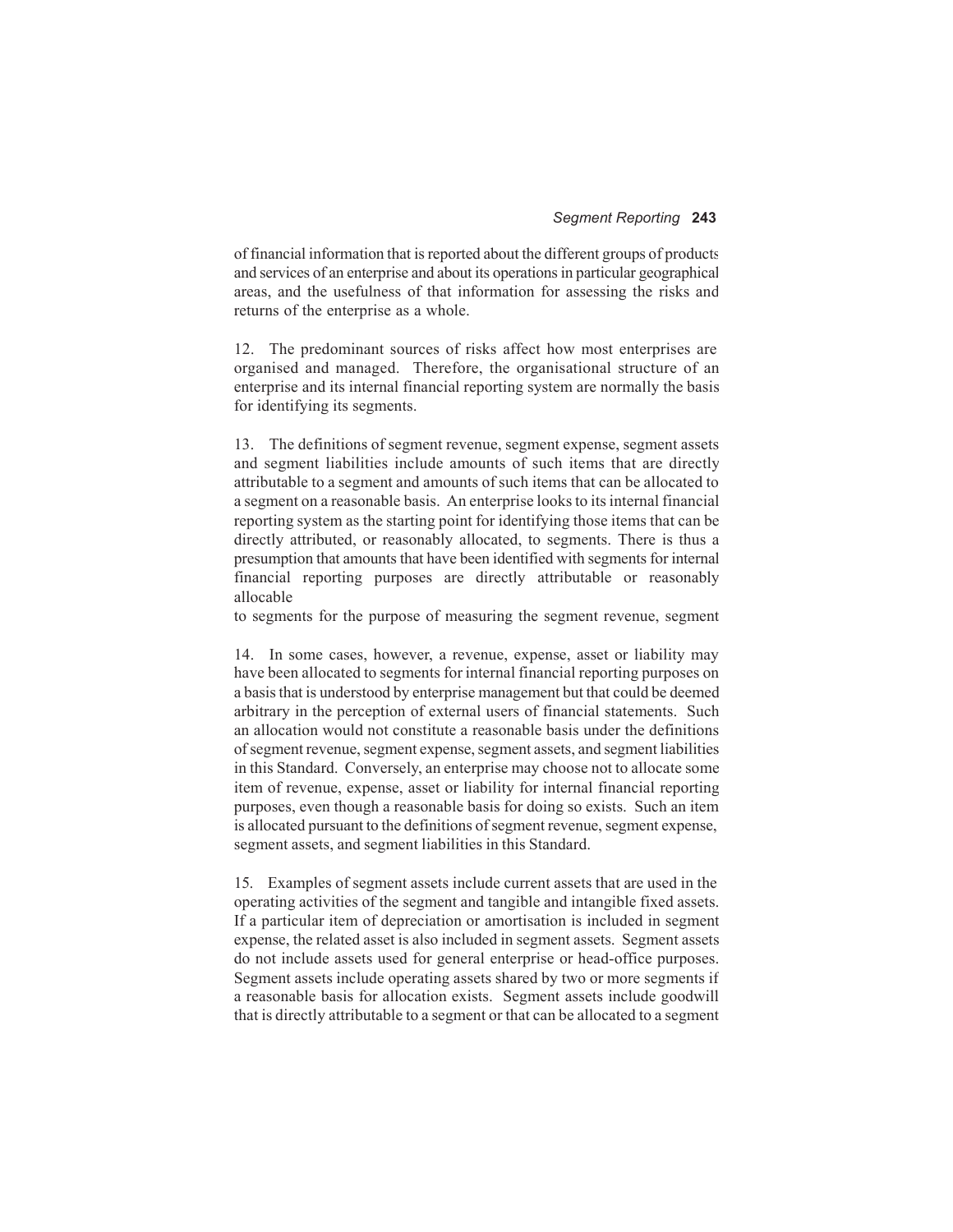on a reasonable basis, and segment expense includes related amortisation of goodwill. If segment assets have been revalued subsequent to acquisition, then the measurement of segment assets reflects those revaluations.

16. Examples of segment liabilities include trade and other payables, accrued liabilities, customer advances, product warranty provisions, and other claims relating to the provision of goods and services. Segment liabilities do not include borrowings and other liabilities that are incurred for financing rather than operating purposes. The liabilities of segments whose operations are not primarily of a financial nature do not include borrowings and similar liabilities because segment result represents an operating, rather than a net-of-financing, profit or loss. Further, because debt is often issued at the head-office level on an enterprise-wide basis, it is often not possible to directly attribute, or reasonably allocate, the interestbearing liabilities to segments.

17. Segment revenue, segment expense, segment assets and segment liabilities are determined before intra-enterprise balances and intra-enterprise transactions are eliminated as part of the process of preparation of enterprise financial statements, except to the extent that such intra-enterprise balances and transactions are within a single segment.

18. While the accounting policies used in preparing and presenting the financial statements of the enterprise as a whole are also the fundamental segment accounting policies, segment accounting policies include, in addition, policies that relate specifically to segment reporting, such as identification of segments, method of pricing inter-segment transfers, and basis for allocating revenues and expenses to segments.

## **Identifying Reportable Segments**

#### **Primary and Secondary Segment Reporting Formats**

*19. The dominant source and nature of risks and returns of an enterprise should govern whether its primary segment reporting format will be business segments or geographical segments. If the risks and returns of an enterprise are affected predominantly by differences in the products and services it produces, its primary format for reporting segment information should be business segments, with secondary information reported geographically. Similarly, if the risks and returns of the enterprise are*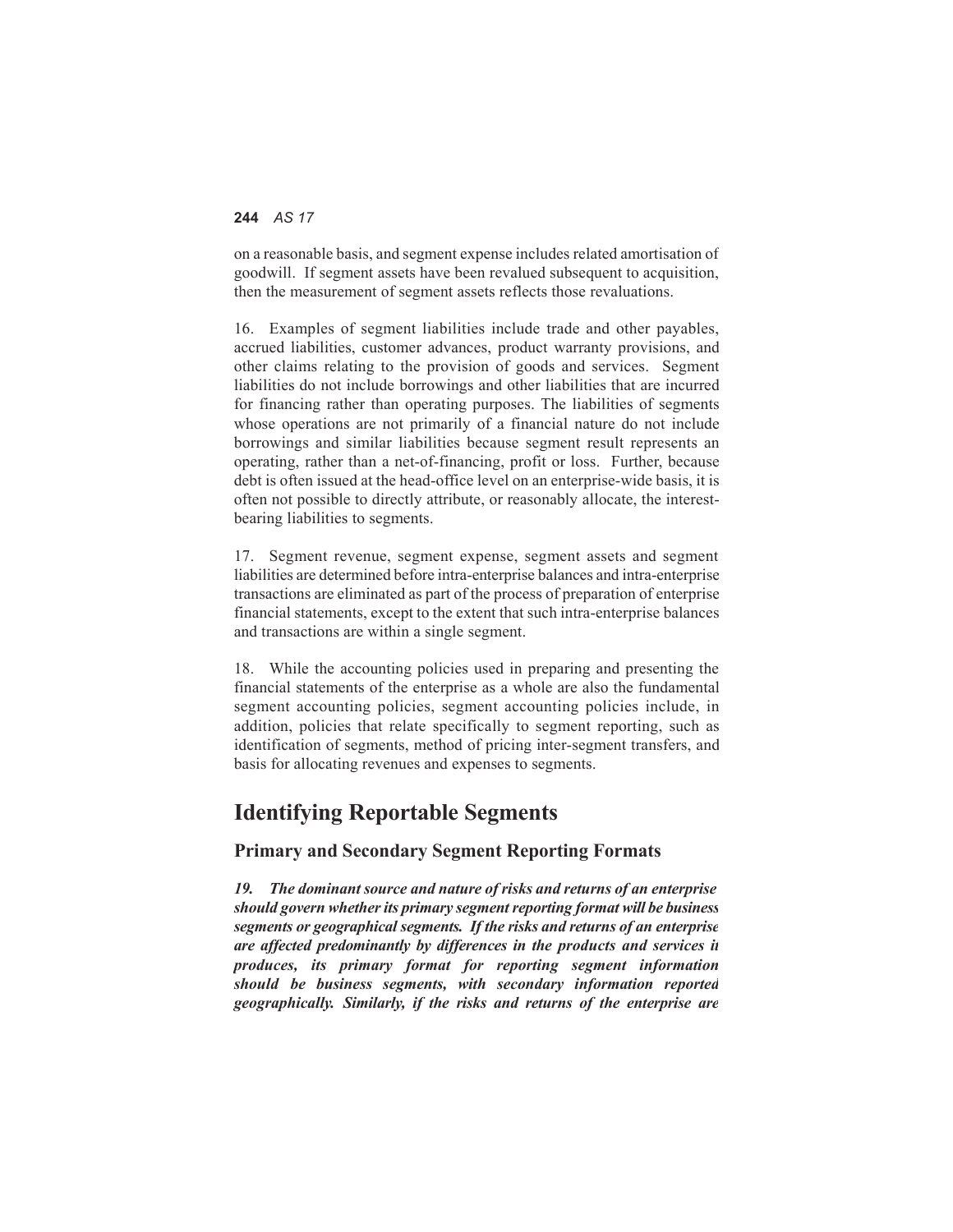*by the fact that it operates in different countries or other geographical areas, its primary format for reporting segment information should be geographical segments, with secondary information reported for groups of related products and services.*

*20. Internal organisation and management structure of an enterprise and its system of internal financial reporting to the board of directors and the chief executive officer should normally be the basis for identifying the predominant source and nature of risks and differing rates of return facing the enterprise and, therefore, for determining which reporting format is primary and which is secondary, except as provided in sub-paragraphs (a) and (b) below:*

- *(a) if risks and returns of an enterprise are strongly affected both by differences in the products and services it produces and by differences in the geographical areas in which it operates, as evidenced by a 'matrix approach' to managing the company and to reporting internally to the board of directors and the chief executive officer, then the enterprise should use business segments as its primary segment reporting format and geographical segments as its secondary reporting format; and*
- *(b) if internal organisational and management structure of an enterprise and its system of internal financial reporting to the board of directors and the chief executive officer are based neither on individual products or services or groups of related products/ services nor on geographical areas, the directors and management of the enterprise should determine whether the risks and returns of the enterprise are related more to the products and services it produces or to the geographical areas in which it operates and should, accordingly, choose business segments or geographical segments as the primary segment reporting format of the enterprise, with the other as its secondary reporting format.*

21. For most enterprises, the predominant source of risks and returns determines how the enterprise is organised and managed. Organisational and management structure of an enterprise and its internal financial reporting system normally provide the best evidence of the predominant source of risks and returns of the enterprise for the purpose of its segment reporting. Therefore, except in rare circumstances, an enterprise will report segment information in its financial statements on the same basis as it reports internally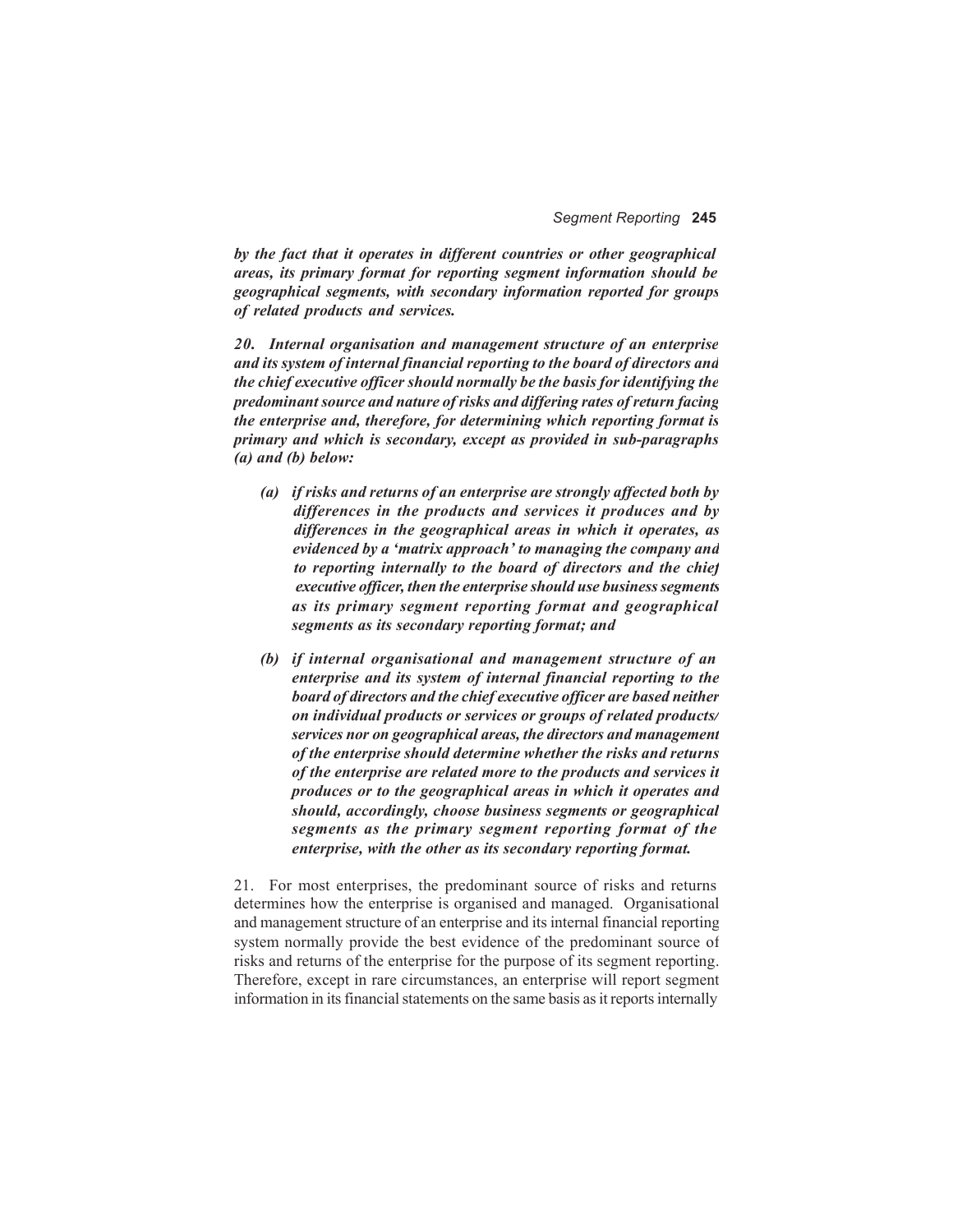to top management. Its predominant source of risks and returns becomes its primary segment reporting format. Its secondary source of risks and returns becomes its secondary segment reporting format.

22. A 'matrix presentation' — both business segments and geographical segments as primary segment reporting formats with full segment disclosures on each basis -- will often provide useful information if risks and returns of an enterprise are strongly affected both by differences in the products and services it produces and by differences in the geographical areas in which it operates. This Standard does not require, but does not prohibit, a 'matrix presentation'.

23. In some cases, organisation and internal reporting of an enterprise may have developed along lines unrelated to both the types of products and services it produces, and the geographical areas in which it operates. In such cases, the internally reported segment data will not meet the objective of this Standard. Accordingly, paragraph 20(b) requires the directors and management of the enterprise to determine whether the risks and returns of the enterprise are more product/service driven or geographically driven and to accordingly choose business segments or geographical segments as the primary basis of segment reporting. The objective is to achieve a reasonable degree of comparability with other enterprises, enhance understandability of the resulting information, and meet the needs of investors, creditors, and others for information about product/service-related and geographicallyrelated risks and returns.

#### **Business and Geographical Segments**

*24. Business and geographical segments of an enterprise for external reporting purposes should be those organisational units for which information is reported to the board of directors and to the chief executive officer for the purpose of evaluating the unit's performance and for making decisions about future allocations of resources, except as provided in paragraph 25.*

*25. If internal organisational and managementstructure of an enterprise and its system of internal financial reporting to the board of directors and the chief executive officer are based neither on individual products or services or groups of related products/services nor on geographical areas, paragraph 20(b) requires that the directors and management of the enterprise should choose either business segments or geographical*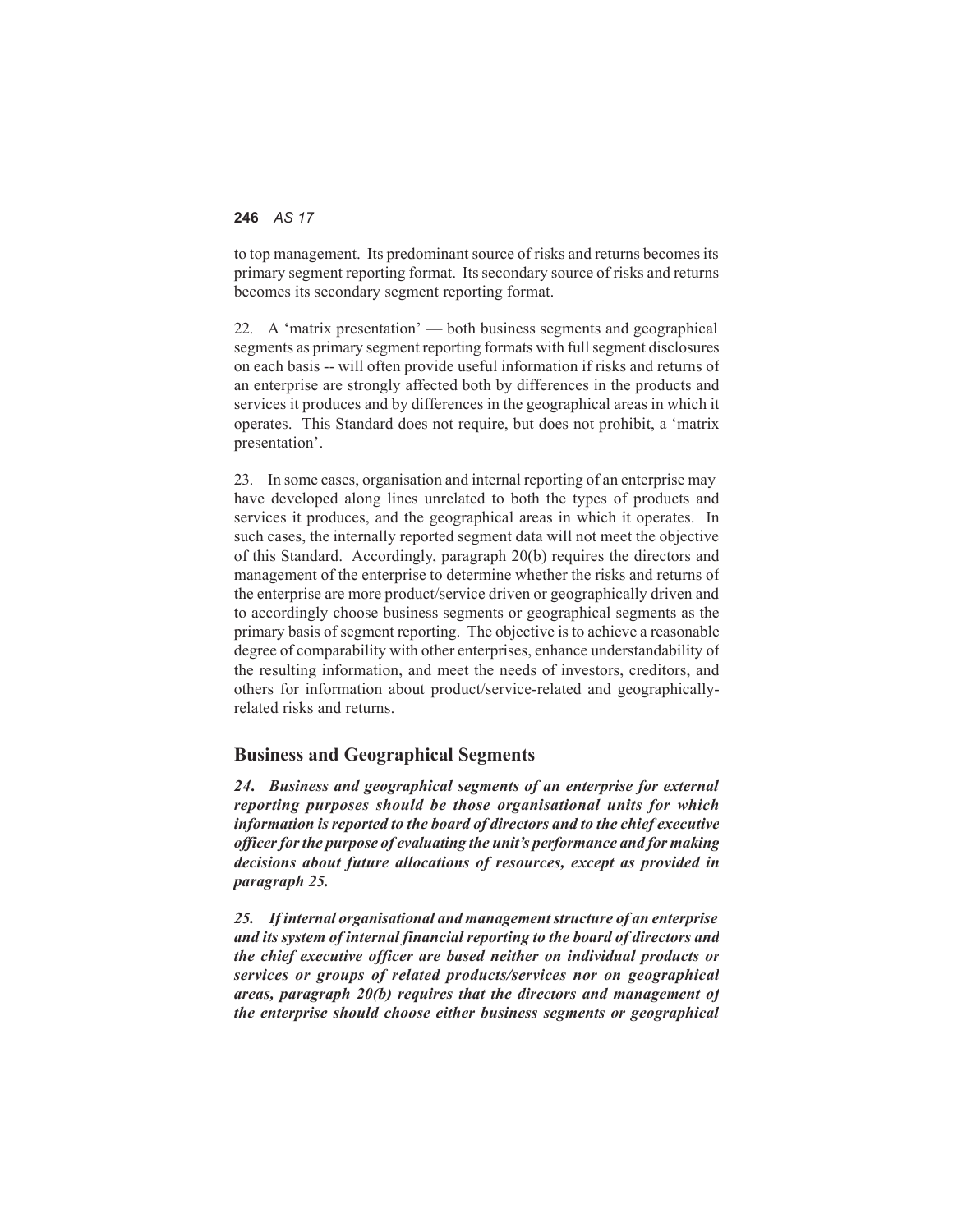*segments as the primary segment reporting format of the enterprise based on their assessment of which reflects the primary source of the risks and returns of the enterprise, with the other as its secondary reporting format. In that case, the directors and management of the enterprise should determine its business segments and geographical segments for external reporting purposes based on the factors in the definitions in paragraph 5 of this Standard, rather than on the basis of its system of internal financial reporting to the board of directors and chief executive officer,*

- *(a) if one or more of the segments reported internally to the directors and management is a business segment or a geographical segment based on the factors in the definitions in paragraph 5 but others are not, sub-paragraph (b) below should be applied only to those internal segments that do not meet the definitions in paragraph 5 (that is, an internally reported segment that meets the definition should not be further segmented);*
- *(b) for those segments reported internally to the directors and management that do not satisfy the definitions in paragraph 5, management of the enterprise should look to the next lower level of internal segmentation that reports information along product and service lines or geographical lines, as appropriate under the definitions in paragraph 5; and*
- *(c) if such an internally reported lower-level segment meets the definition of business segment or geographical segment based on the factors in paragraph 5, the criteria in paragraph 27 for identifying reportable segments should be applied to that segment.*

26. Under this Standard, most enterprises will identify their business and geographical segments as the organisational units for which information is reported to the board of the directors (particularly the non-executive directors, if any) and to the chief executive officer (the senior operating decision maker, which in some cases may be a group of several people) for the purpose of evaluating each unit's performance and for making decisions about future allocations of resources. Even if an enterprise must apply paragraph 25 because its internal segments are not along product/service or geographical lines, it will consider the next lower level of internal segmentation that reports information along product and service lines or geographical lines rather than construct segments solely for external reporting purposes. This approach of looking to organisational and management structure of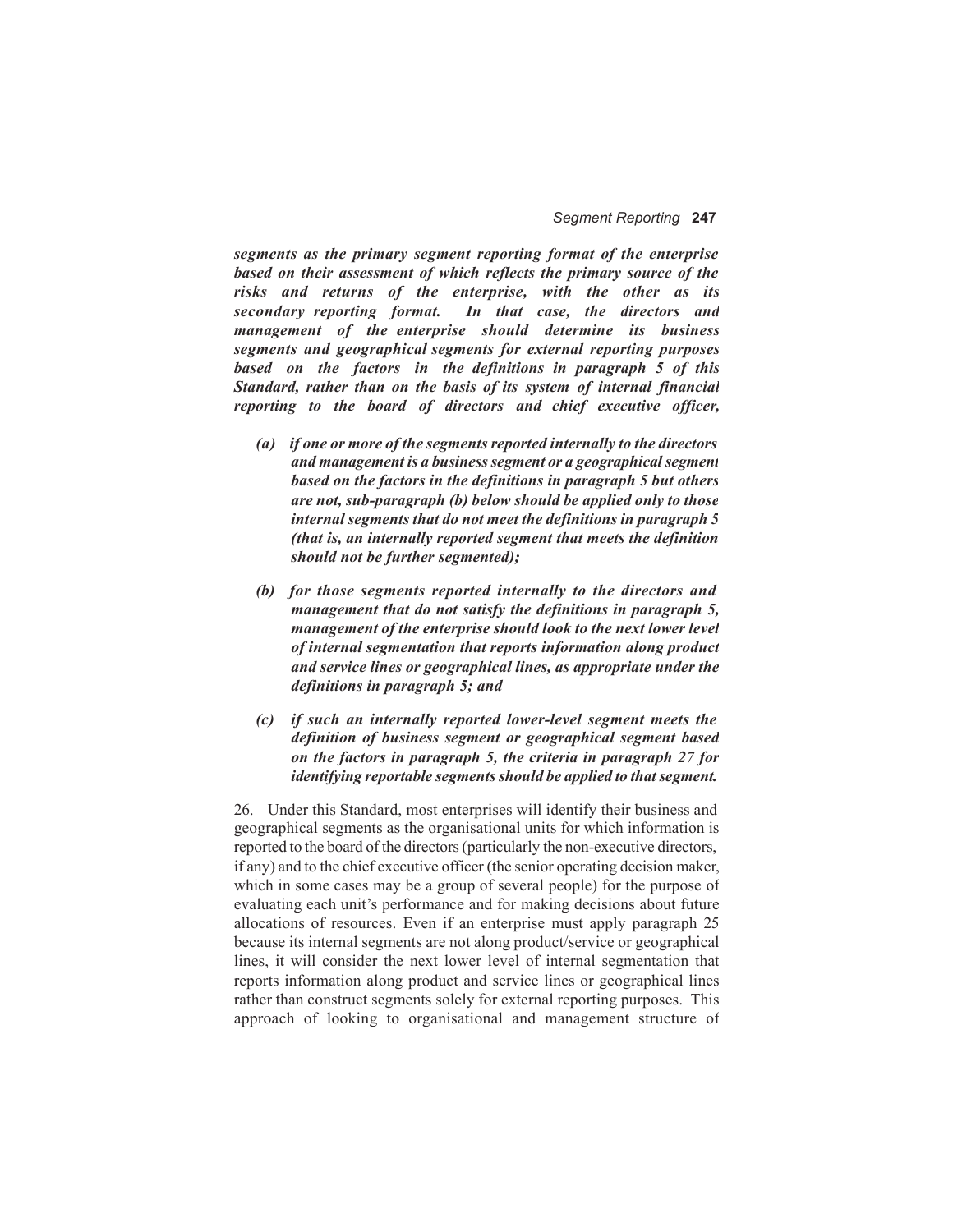enterprise and its internal financial reporting system to identify the business and geographical segments of the enterprise for external reporting purposes is sometimes called the 'management approach', and the organisational components for which information is reported internally are sometimes called 'operating segments'.

#### **Reportable Segments**

*27. A business segment or geographical segment should be identified as a reportable segment if:*

- *(a) its revenue from sales to external customers and from transactions with other segments is 10 per cent or more of the total revenue, external and internal, of all segments; or*
- *(b) its segment result, whether profit or loss, is 10 per cent or more of -*
	- *(i) the combined result of all segments in profit, or*
	- *(ii) the combined result of all segments in loss,*

*whichever is greater in absolute amount; or*

*(c) its segment assets are 10 per cent or more of the total assets of all segments.*

*28. A business segment or a geographical segment which is not a reportable segment as per paragraph 27, may be designated as a reportable segment despite its size at the discretion of the management of the enterprise. If that segment is not designated as a reportable segment, it should be included as an unallocated reconciling item.*

*29. If total external revenue attributable to reportable segments constitutes less than 75 per cent of the total enterprise revenue, additional segments should be identified as reportable segments, even if they do not meet the 10 per cent thresholds in paragraph 27, until at least 75 per cent*

30. The 10 per cent thresholds in this Standard are not intended to be a guide for determining materiality for any aspect of financial reporting other than identifying reportable business and geographical segments.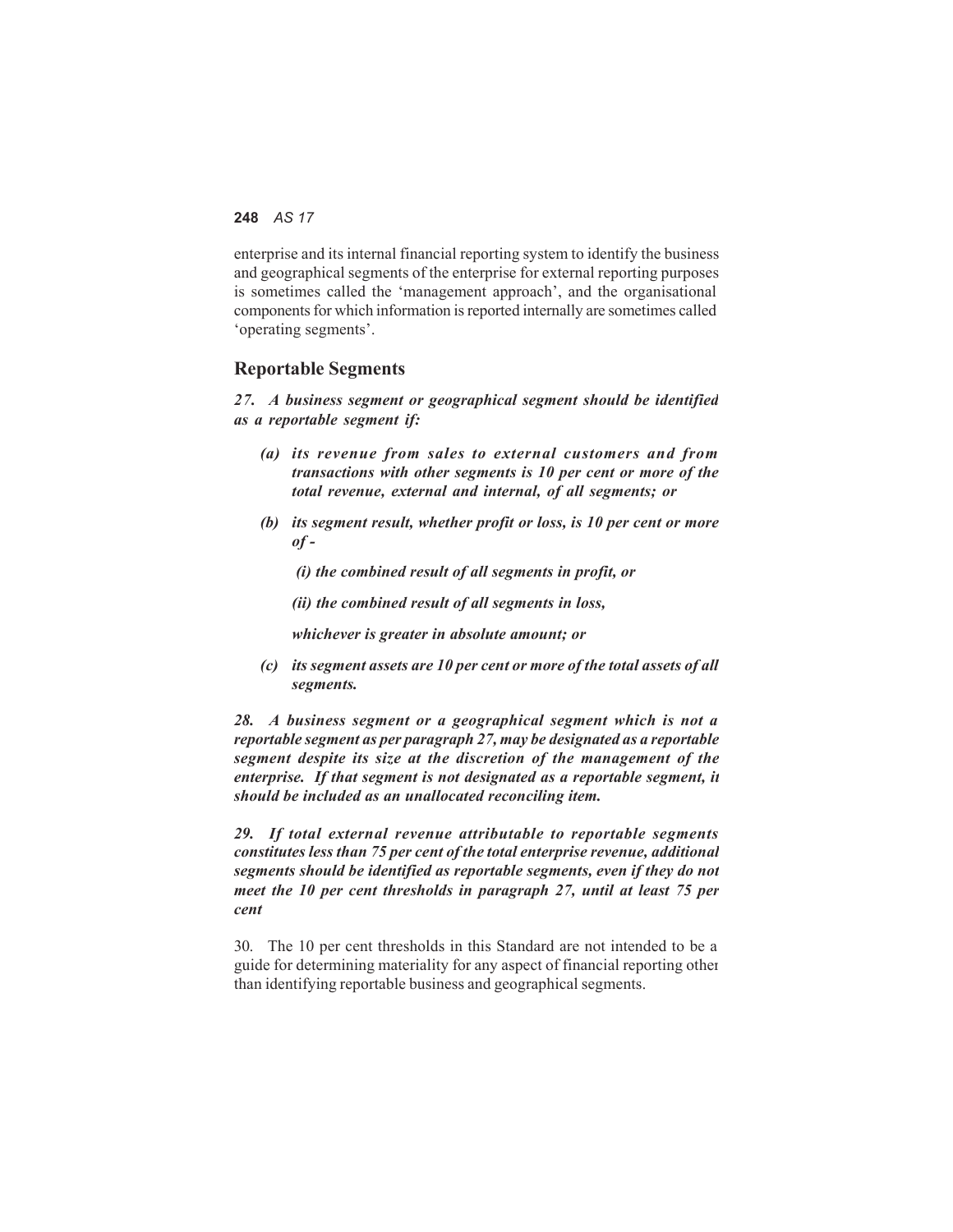Illustration II attached to this Standard presents an illustration of the determination of reportable segments as per paragraphs 27-29.

*31. A segment identified as a reportable segment in the immediately preceding period because it satisfied the relevant 10 per cent thresholds should continue to be a reportable segment for the current period notwithstanding that its revenue, result, and assets all no longer meet the 10 per cent thresholds.*

*32. If a segment is identified as a reportable segment in the current period because it satisfies the relevant 10 per cent thresholds, preceding-period segment data that is presented for comparative purposes should, unless it is impracticable to do so, be restated to reflect the newly reportable segment as a separate segment, even if that segment did not satisfy the 10 per cent thresholds in the preceding period.*

## **Segment Accounting Policies**

*33. Segment information should be prepared in conformity with the accounting policies adopted for preparing and presenting the financial statements of the enterprise as a whole.*

34. There is a presumption that the accounting policies that the directors and management of an enterprise have chosen to use in preparing the financial statements of the enterprise as a whole are those that the directors and management believe are the most appropriate for external reporting purposes. Since the purpose of segment information is to help users of financial statements better understand and make more informed judgements about the enterprise as a whole, this Standard requires the use, in preparing segment information, of the accounting policies adopted for preparing and presenting the financial statements of the enterprise as a whole. That does not mean, however, that the enterprise accounting policies are to be applied to reportable segments as if the segments were separate stand-alone reporting entities. A detailed calculation done in applying a particular accounting policy at the enterprise-wide level may be allocated to segments if there is a reasonable basis for doing so. Pension calculations, for example, often are done for an enterprise as a whole, but the enterprise-wide figures may be allocated to segments based on salary and demographic data for the segments.

35. This Standard does not prohibit the disclosure of additional segment information that is prepared on a basis other than the accounting policies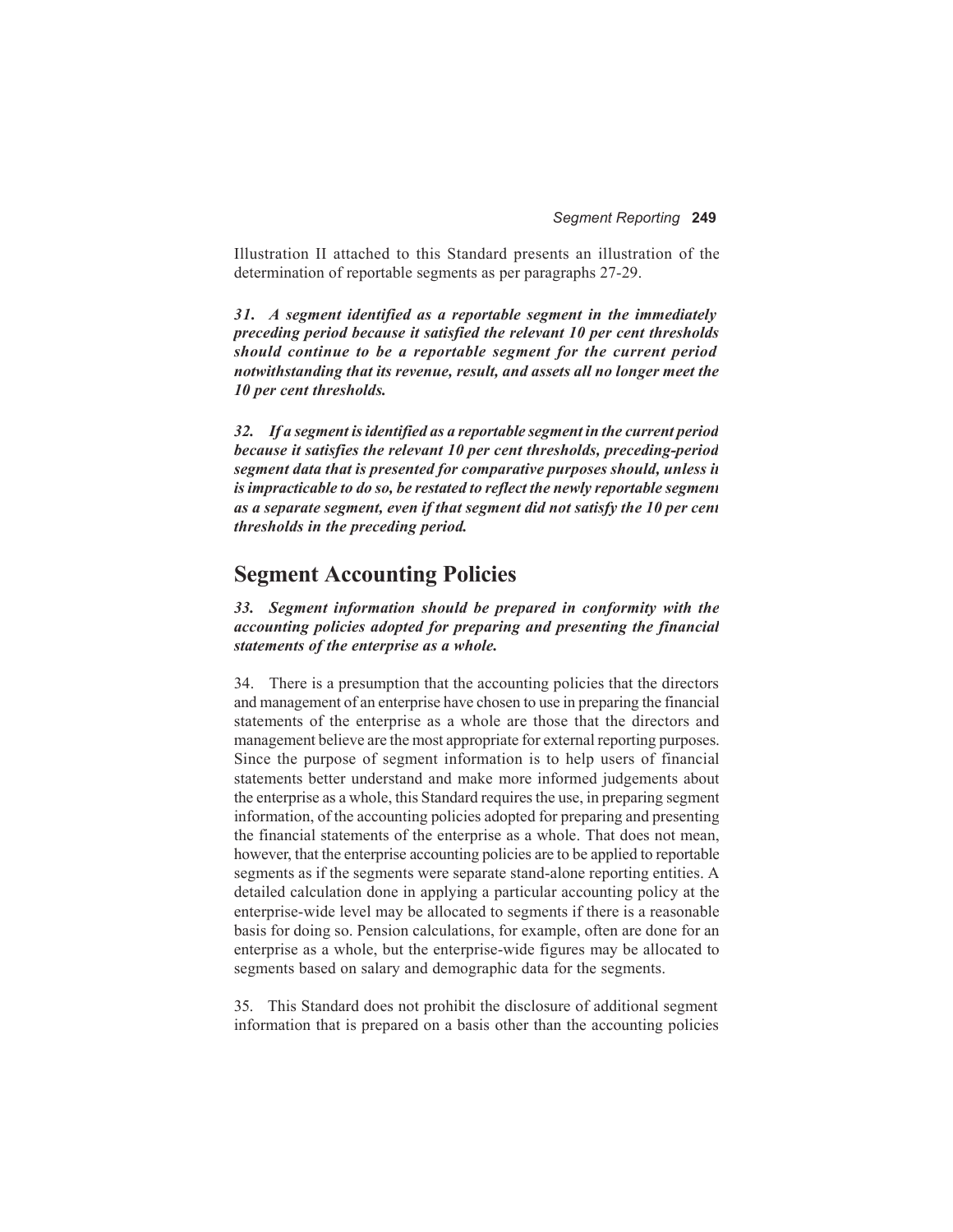adopted for the enterprise financial statements provided that (a) the information is reported internally to the board of directors and the chief executive officer for purposes of making decisions about allocating resources to the segment and assessing its performance and (b) the basis of measurement for this additional information is clearly described.

#### *36. Assets and liabilities that relate jointly to two or more segments should be allocated to segments if, and only if, their related revenues and expenses also are allocated to those segments.*

37. The way in which asset, liability, revenue, and expense items are allocated to segments depends on such factors as the nature of those items, the activities conducted by the segment, and the relative autonomy of that segment. It is not possible or appropriate to specify a single basis of allocation that should be adopted by all enterprises; nor is it appropriate to force allocation of enterprise asset, liability, revenue, and expense items that relate jointly to two or more segments, if the only basis for making those allocations is arbitrary. At the same time, the definitions of segment revenue, segment expense, segment assets, and segment liabilities are interrelated, and the resulting allocations should be consistent. Therefore, jointly used assets and liabilities are allocated to segments if, and only if, their related revenues and expenses also are allocated to those segments. For example, an asset is included in segment assets if, and only if, the related depreciation or amortisation is included in segment expense.

### **Disclosure**

38. Paragraphs 39-46 specify the disclosures required for reportable segments for primary segment reporting format of an enterprise. Paragraphs 47-51 identify the disclosures required for secondary reporting format of an enterprise. Enterprises are encouraged to make all of the primary-segment disclosures identified in paragraphs 39-46 for each reportable secondary segment although paragraphs 47-51 require considerably less disclosure on the secondary basis. Paragraphs 53-59 address several other segment disclosure matters. Illustration III attached to this Standard illustrates the application of these disclosure standards.

Explanation:

In case, by applying the definitions of 'business segment' and 'geographical segment', it is concluded that there is neither more than one business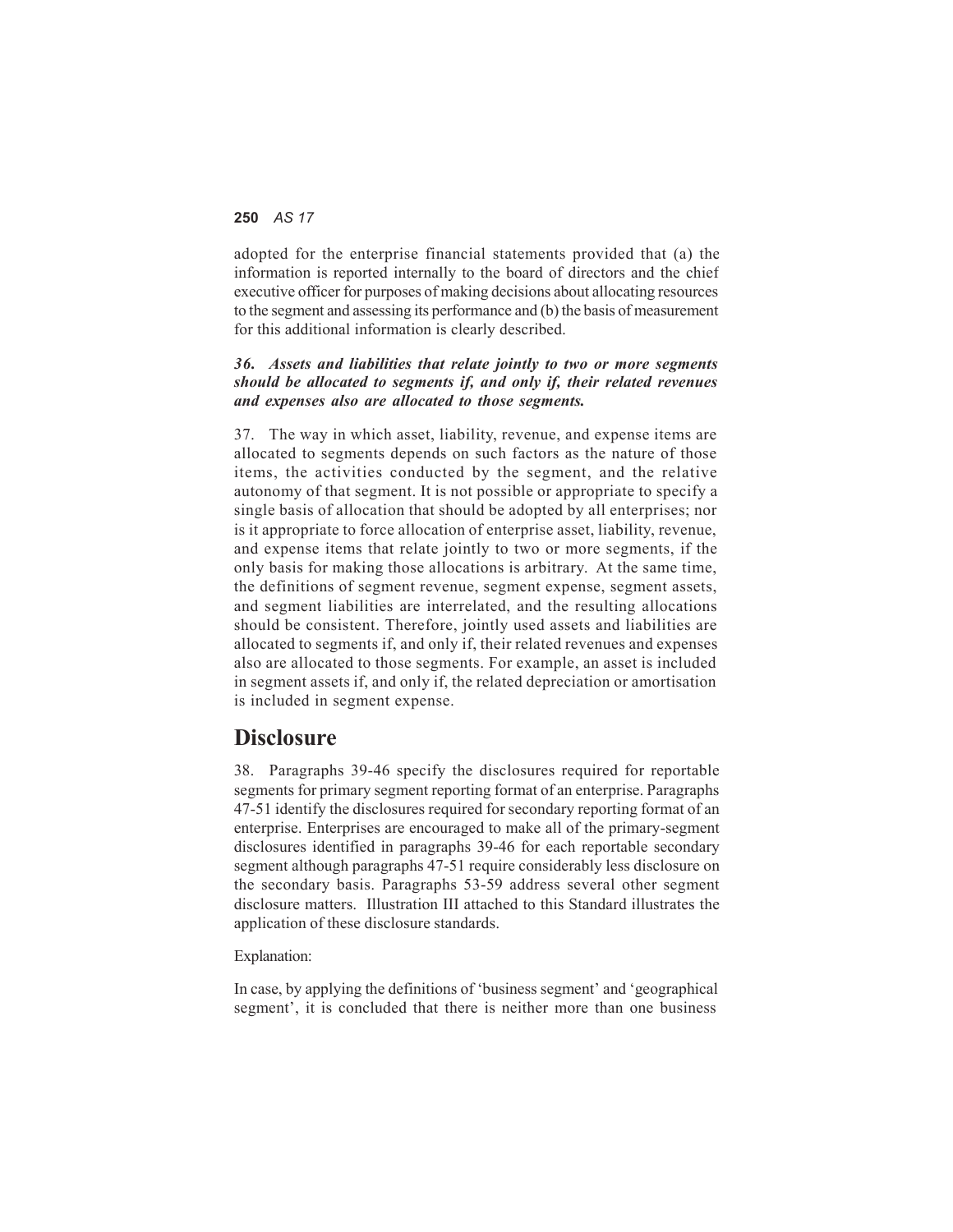segment nor more than one geographical segment, segment information as per this Standard is not required to be disclosed. However, the fact that there is only one 'business segment' and 'geographical segment' is disclosed by way of a note.

#### **Primary Reporting Format**

*39. The disclosure requirements in paragraphs 40-46 should be applied to each reportable segment based on primary reporting format of an enterprise.*

*40. An enterprise should disclose the following for each reportable segment:*

- *(a) segment revenue, classified into segment revenue from sales to external customers and segment revenue from transactions with other segments;*
- *(b) segment result;*
- *(c) total carrying amount of segment assets;*
- *(d) total amount of segment liabilities;*
- *(e) total cost incurred during the period to acquire segment assets that are expected to be used during more than one period (tangible and intangible fixed assets);*
- *(f) total amount of expense included in the segment result for depreciation and amortisation in respect of segment assets for the period; and*
- *(g) total amount of significant non-cash expenses, other than depreciation and amortisation in respect of segment assets, that were included in segment expense and, therefore, deducted in measuring segment result.*

41. Paragraph 40 (b) requires an enterprise to report segment result. If an enterprise can compute segment net profit or loss or some other measure of segment profitability other than segment result, without arbitrary allocations, reporting of such amount(s) in addition to segment result is encouraged. If that measure is prepared on a basis other than the accounting policies adopted for the financial statements of the enterprise, the enterprise will include in its financial statements a clear description of the basis of measurement.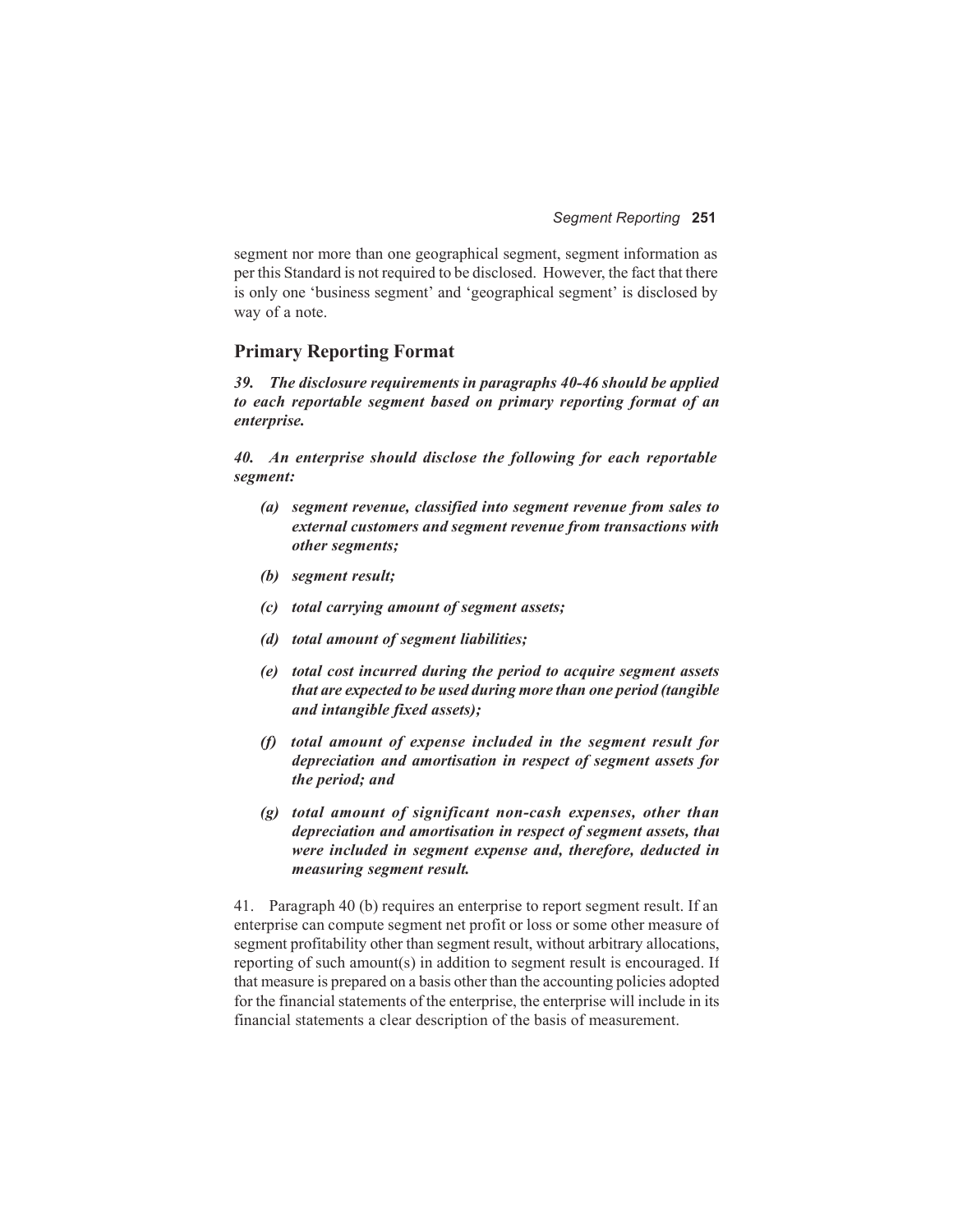42. An example of a measure of segment performance above segment result in the statement of profit and loss is gross margin on sales. Examples of measures of segment performance below segment result in the statement of profit and loss are profit or loss from ordinary activities (either before or after income taxes) and net profit or loss.

43. Accounting Standard 5, 'Net Profit or Loss for the Period, Prior Period Items and Changes in Accounting Policies' requires that "when items of income and expense within profit or loss from ordinary activities are of such size, nature or incidence that their disclosure is relevant to explain the performance of the enterprise for the period, the nature and amount of such items should be disclosed separately". Examples of such items include writedowns of inventories, provisions for restructuring, disposals of fixed assets and long-term investments, legislative changes having retrospective application, litigation settlements, and reversal of provisions. An enterprise is encouraged, but not required, to disclose the nature and amount of any items of segment revenue and segment expense that are of such size, nature, or incidence that their disclosure is relevant to explain the performance of the segment for the period. Such disclosure is not intended to change the classification of any such items of revenue or expense from ordinary to extraordinary or to change the measurement of such items. The disclosure, however, does change the level at which the significance of such items is evaluated for disclosure purposes from the enterprise level to the segment level.

#### *44. An enterprise that reports the amount of cash flows arising from operating, investing and financing activities of a segment need not disclose depreciation and amortisation expense and non-cash expenses of such segment pursuant to sub-paragraphs (f) and (g) of paragraph 40.*

45. AS 3, Cash Flow Statements, recommends that an enterprise present a cash flow statement that separately reports cash flows from operating, investing and financing activities. Disclosure of information regarding operating, investing and financing cash flows of each reportable segment is relevant to understanding the enterprise's overall financial position, liquidity, and cash flows. Disclosure of segment cash flow is, therefore, encouraged, though not required. An enterprise that provides segment cash flow disclosures need not disclose depreciation and amortisation expense and non-cash expenses pursuant to sub-paragraphs (f) and (g) of paragraph 40.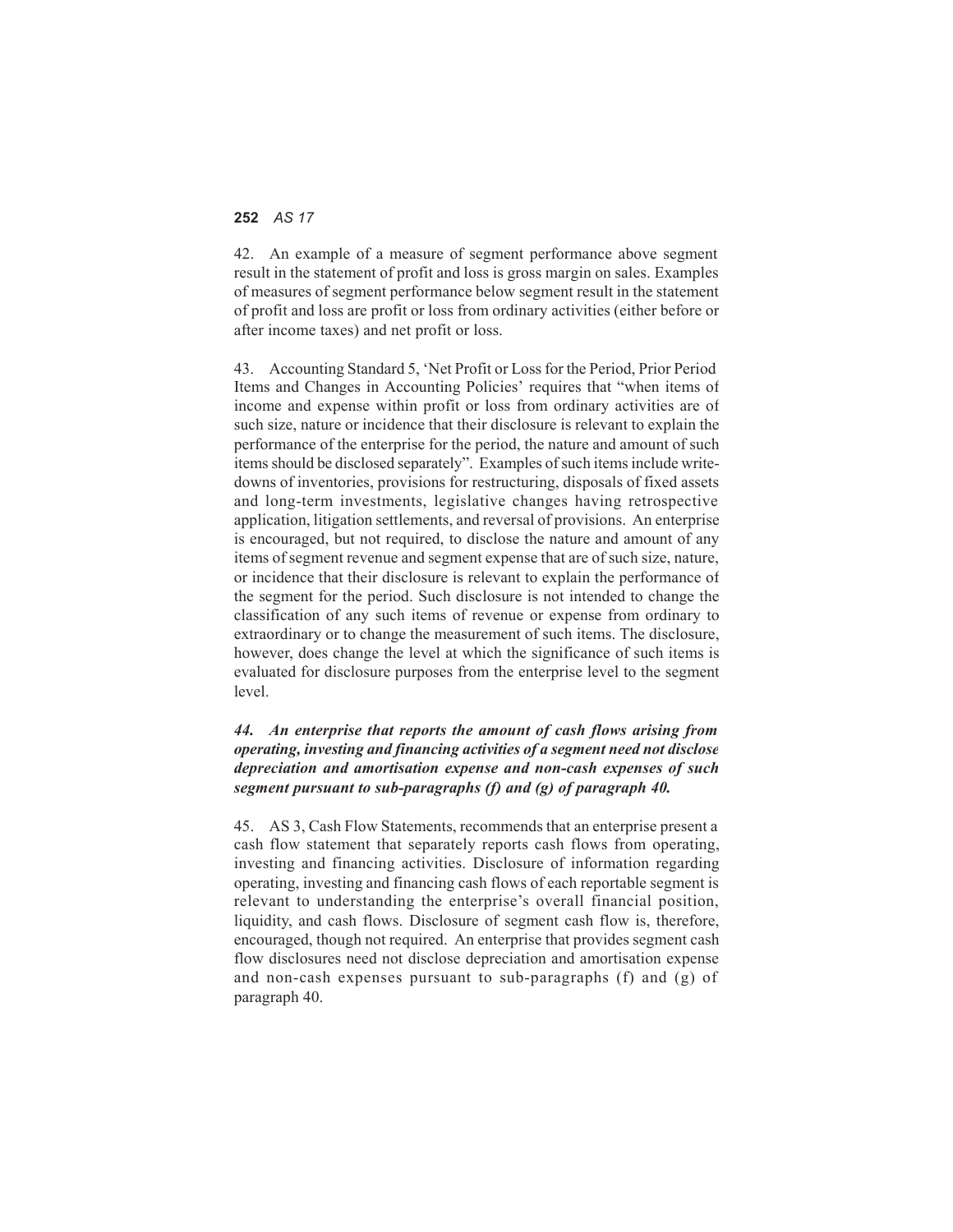*46. An enterprise should present a reconciliation between the information disclosed for reportable segments and the aggregated information in the enterprise financial statements. In presenting the reconciliation, segment revenue should be reconciled to enterprise revenue; segment result should be reconciled to enterprise net profit or loss; segment assets should be reconciled to enterprise assets; and segment liabilities should be reconciled to enterprise liabilities.*

#### **Secondary Segment Information**

47. Paragraphs 39-46 identify the disclosure requirements to be applied to each reportable segment based on primary reporting format of an enterprise. Paragraphs 48-51 identify the disclosure requirements to be applied to each reportable segment based on secondary reporting format of an enterprise, as follows:

- (a) if primary format of an enterprise is business segments, the required secondary-format disclosures are identified in paragraph 48;
- (b) if primary format of an enterprise is geographical segments based on location of assets (where the products of the enterprise are produced or where its service rendering operations are based), the required secondary-format disclosures are identified in paragraphs 49 and 50;
- (c) if primary format of an enterprise is geographical segments based on the location of its customers (where its products are sold or services are rendered), the required secondary-format disclosures are identified in paragraphs 49 and 51.

#### *48. If primary format of an enterprise for reporting segment information is business segments, it should also report the following information:*

- *(a) segment revenue from external customers by geographical area based on the geographical location of its customers, for each geographical segment whose revenue from sales to external customers is 10 per cent or more of enterprise revenue;*
- *(b) the total carrying amount of segment assets by geographical location of assets, for each geographical segment whose segment assets are 10 per cent or more of the total assets of all geographical segments; and*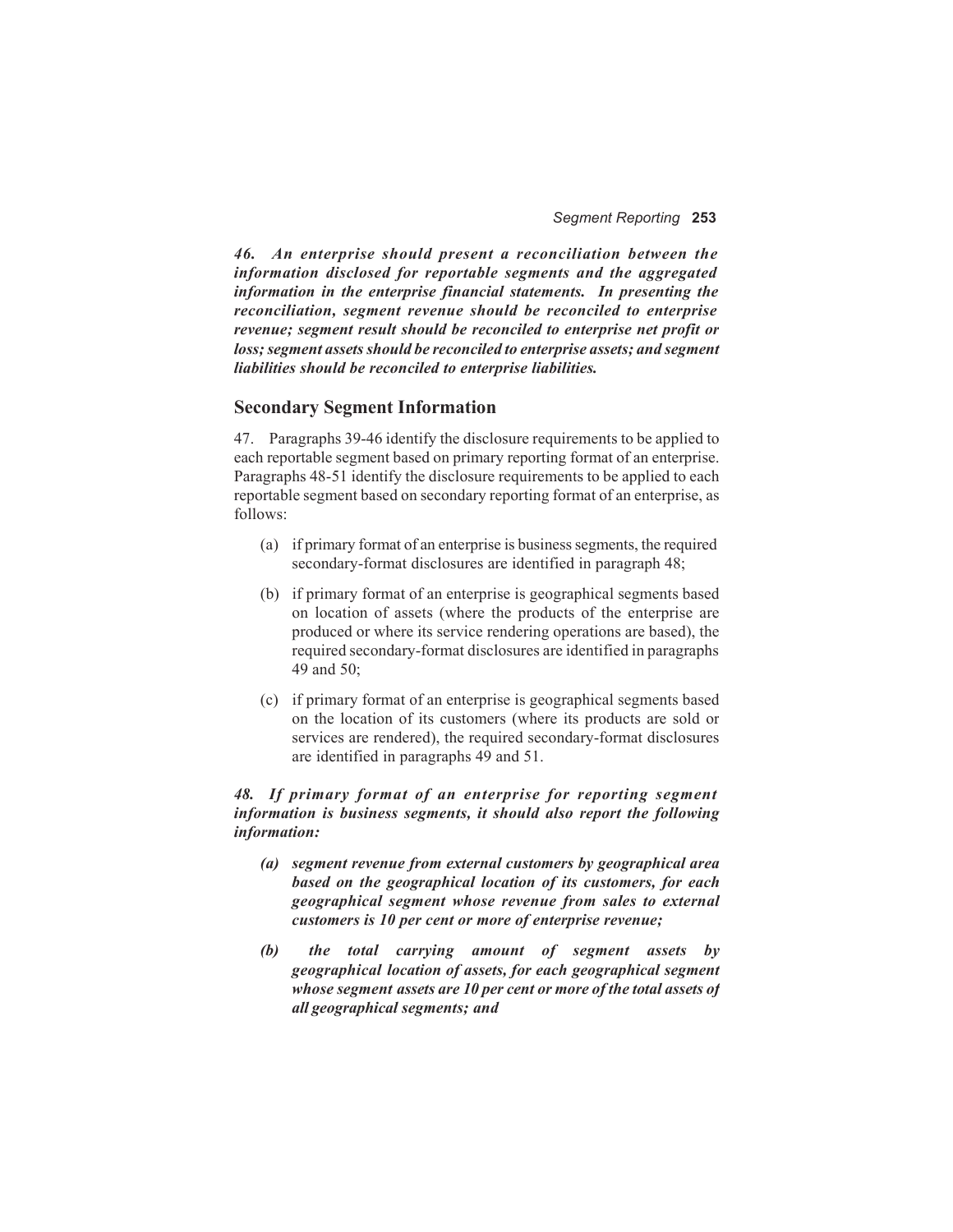*(c) the total cost incurred during the period to acquire segment assets that are expected to be used during more than one period (tangible and intangible fixed assets) by geographical location of assets, for each geographical segment whose segment assets are 10 per cent or more of the total assets of all*

*49. If primary format of an enterprise for reporting segment information is geographical segments (whether based on location of assets or location of customers), it should also report the following segment information for each business segment whose revenue from sales to external customers is 10 per cent or more of enterprise revenue or whose segment assets are 10 per cent or more of the total assets of all business segments:*

- *(a) segment revenue from external customers;*
- *(b) the total carrying amount of segment assets; and*
- *(c) the total cost incurred during the period to acquire segment assets that are expected to be used during more than one period (tangible and intangible fixed assets).*

*50. If primary format of an enterprise for reporting segment information is geographical segments that are based on location of assets, and if the location of its customers is different from the location of its assets, then the enterprise should also report revenue from sales to external customers for each customer-based geographical segment whose revenue from sales to external customers is 10 per cent or more of enterprise revenue.*

*51. If primary format of an enterprise for reporting segment information is geographical segments that are based on location of customers, and if the assets of the enterprise are located in different geographical areas from its customers, then the enterprise should also report the following segment information for each asset-based geographical segment whose revenue from sales to external customers or segment assets are 10 per cent*

- *(a) the total carrying amount of segment assets by geographical location of the assets; and*
- *(b) the total cost incurred during the period to acquire segment assets that are expected to be used during more than one period (tangible and intangible fixed assets) by location of the assets.*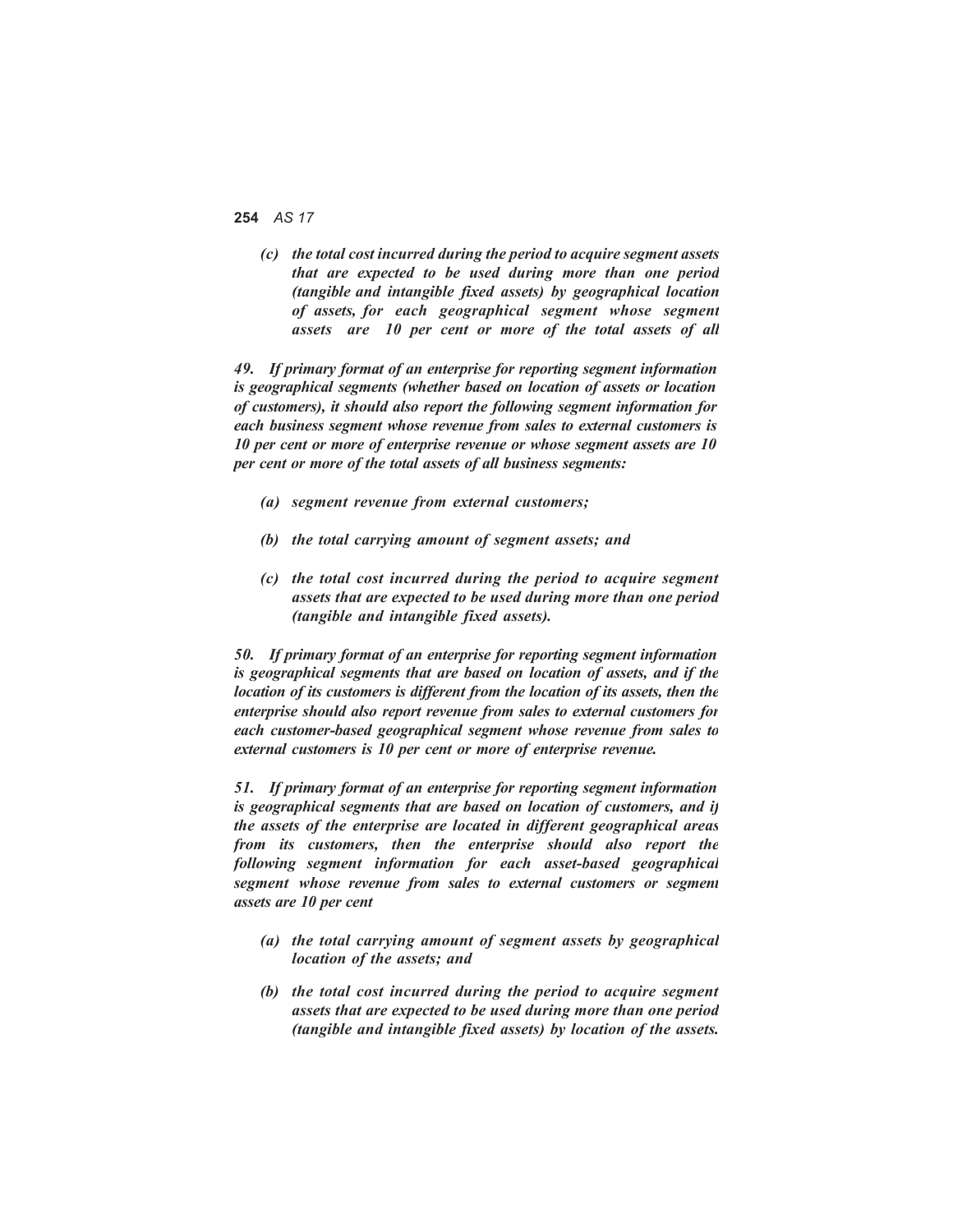#### **Illustrative Segment Disclosures**

52. Illustration III attached to this Standard illustrates the disclosures for primary and secondary formats that are required by this Standard.

#### **Other Disclosures**

*53. In measuring and reporting segment revenue from transactions with other segments, inter-segment transfers should be measured on the basis that the enterprise actually used to price those transfers. The basis of pricing inter-segment transfers and any change therein should be disclosed in the financial statements.*

*54. Changes in accounting policies adopted for segment reporting that have a material effect on segment information should be disclosed. Such disclosure should include a description of the nature of the change, and the financial effect of the change if it is reasonably determinable.*

55. AS 5 requires that changes in accounting policies adopted by the enterprise should be made only if required by statute, or for compliance with an accounting standard, or if it is considered that the change would result in a more appropriate presentation of events or transactions in the financial statements of the enterprise.

56. Changes in accounting policies adopted at the enterprise level that affect segment information are dealt with in accordance with AS 5. AS 5 requires that any change in an accounting policy which has a material effect should be disclosed. The impact of, and the adjustments resulting from, such change, if material, should be shown in the financial statements of the period in which such change is made, to reflect the effect of such change. Where the effect of such change is not ascertainable, wholly or in part, the fact should be indicated. If a change is made in the accounting policies which has no material effect on the financial statements for the current period but which is reasonably expected to have a material effect in later periods, the fact of such change should be appropriately disclosed in the period in which the change is adopted.

57. Some changes in accounting policies relate specifically to segment reporting. Examples include changes in identification of segments and changes in the basis for allocating revenues and expenses to segments. Such changes can have a significant impact on the segment information reported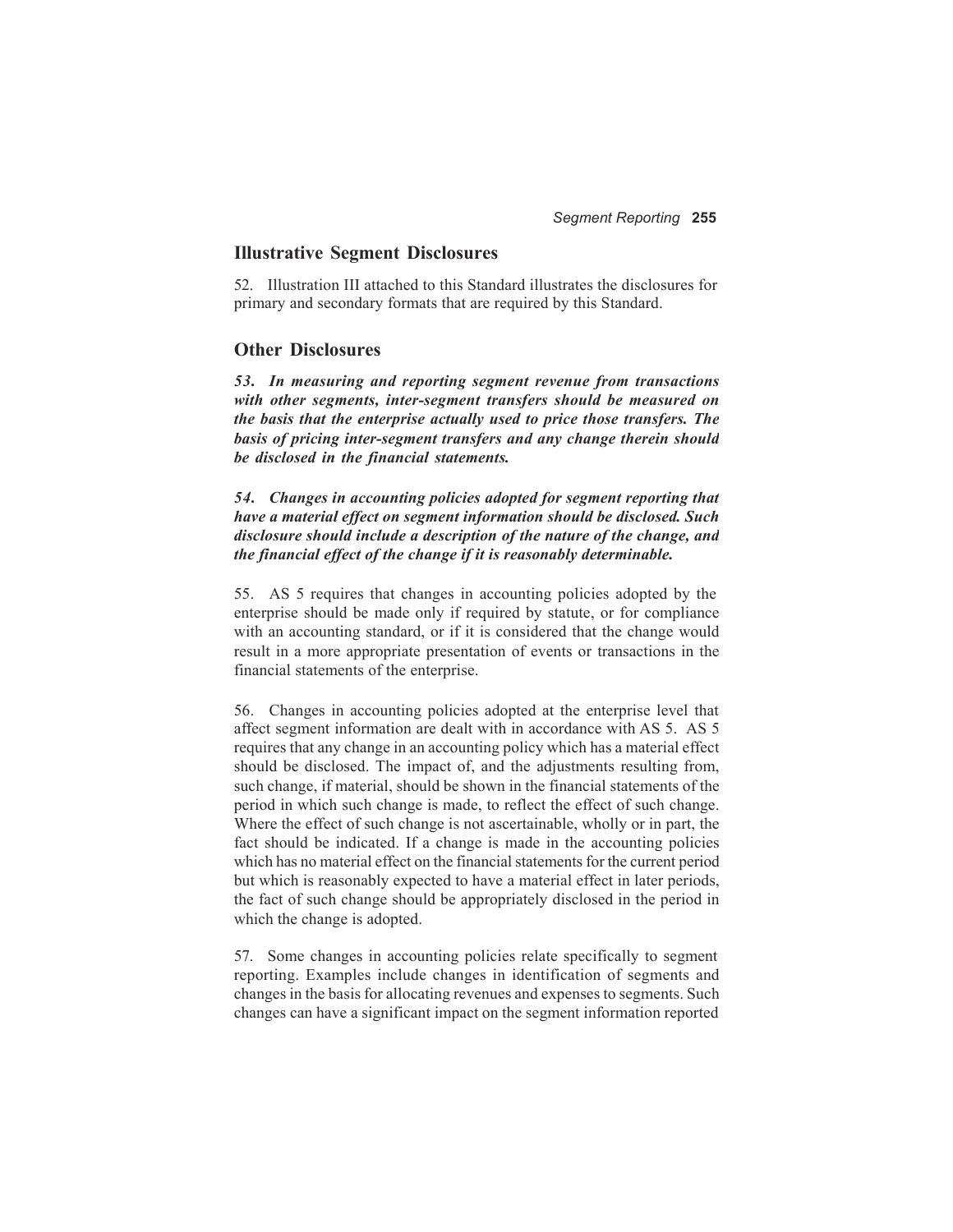but will not change aggregate financial information reported forthe enterprise. To enable users to understand the impact of such changes, this Standard requires the disclosure of the nature of the change and the financial effect of the change, if reasonably determinable.

#### *58. An enterprise should indicate the types of products and services included in each reported business segment and indicate the composition of each reported geographical segment, both primary and secondary, if not otherwise disclosed in the financial statements.*

59. To assess the impact of such matters as shifts in demand, changes in the prices of inputs or other factors of production, and the development of alternative products and processes on a business segment, it is necessary to know the activities encompassed by that segment. Similarly, to assess the impact of changes in the economic and political environment on the risks and returns of a geographical segment, it is important to know the composition of that geographical segment.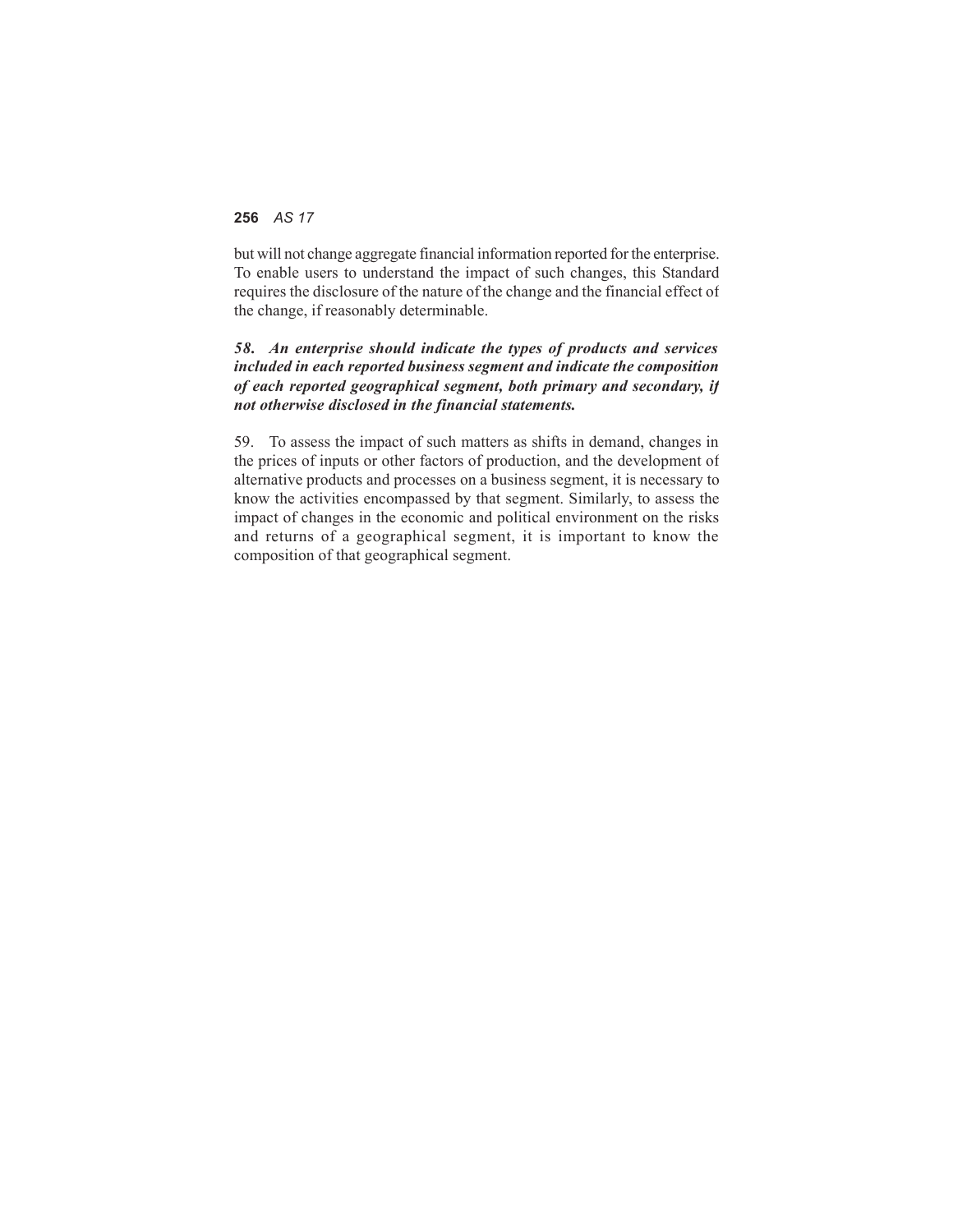## **Illustration ISegment Definition Decision Tree**

*The purpose of this illustration is to illustrate the application of paragraphs 24-32 of the Accounting Standard.*

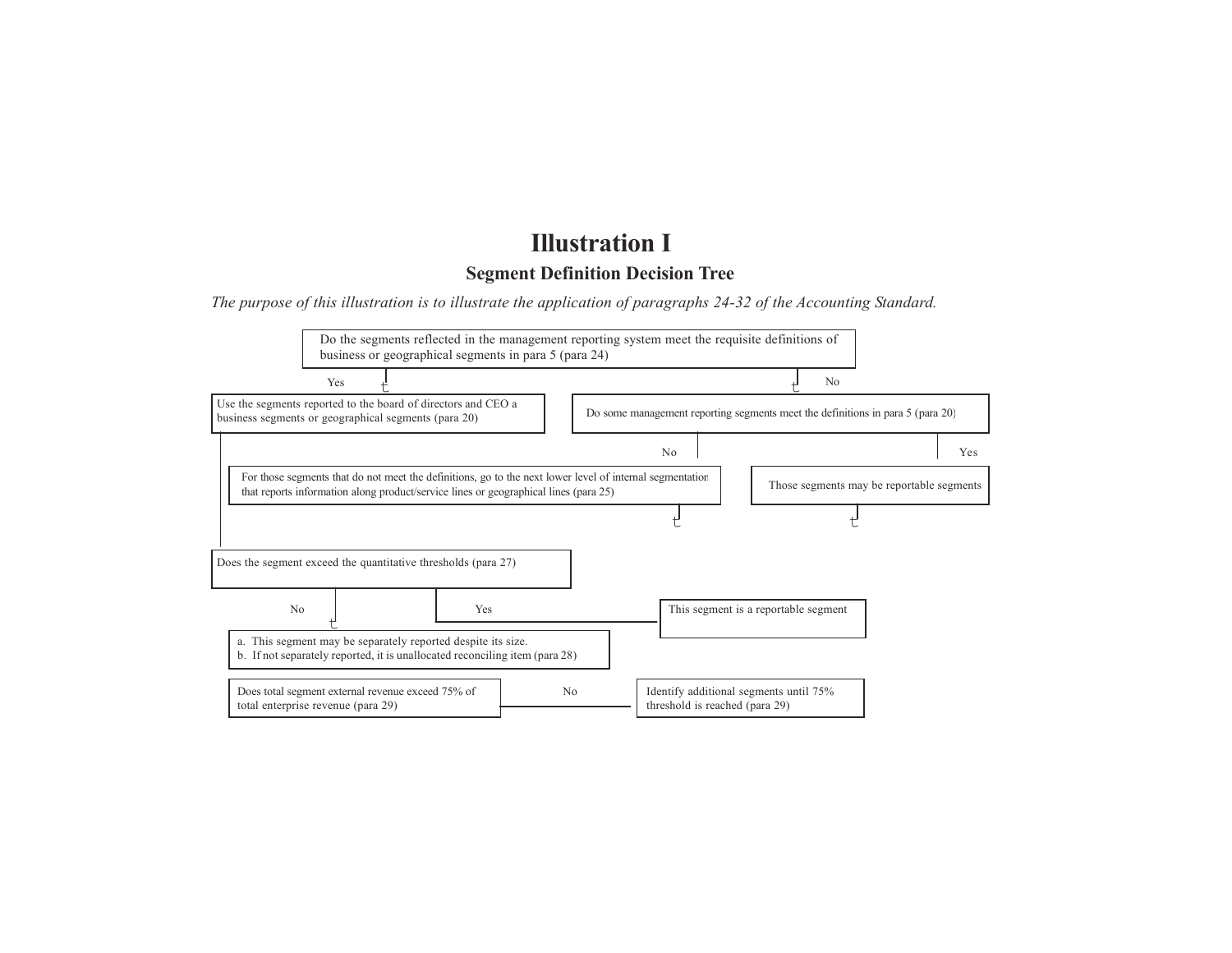## **Illustration II**

### **Illustration on Determination of Reportable Segments [Paragraphs 27-29]**

*This illustration does not form part of the Accounting Standard. Its purpose is to illustrate the application of paragraphs 27-29 of the Accounting Standard.*

An enterprise operates through eight segments, namely, A, B, C, D, E, F, G and H. The relevant information about these segments is given in the following table (amounts in Rs.'000):

|                                                                                         | A    | B    | C   | D   | E                        | F              | G   | H                        | Total (Segments) | Total (Enterprise) |
|-----------------------------------------------------------------------------------------|------|------|-----|-----|--------------------------|----------------|-----|--------------------------|------------------|--------------------|
| <b>1. SEGMENT REVENUE</b>                                                               |      |      |     |     |                          |                |     |                          |                  |                    |
| (a) External Sales                                                                      | -    | 255  | 15  | 10  | 15                       | 50             | 20  | 35                       | 400              |                    |
| (b) Inter-segment Sales                                                                 | 100  | 60   | 30  | 5   | $\overline{\phantom{a}}$ | $\overline{a}$ | 5   | $\overline{\phantom{a}}$ | 200              |                    |
| (c) Total Revenue                                                                       | 100  | 315  | 45  | 15  | 15                       | 50             | 25  | 35                       | 600              | 400                |
| 2. Total Revenue of each<br>segment as a percentage of<br>total revenue of all segments | 16.7 | 52.5 | 7.5 | 2.5 | 2.5                      | 8.3            | 4.2 | 5.8                      |                  |                    |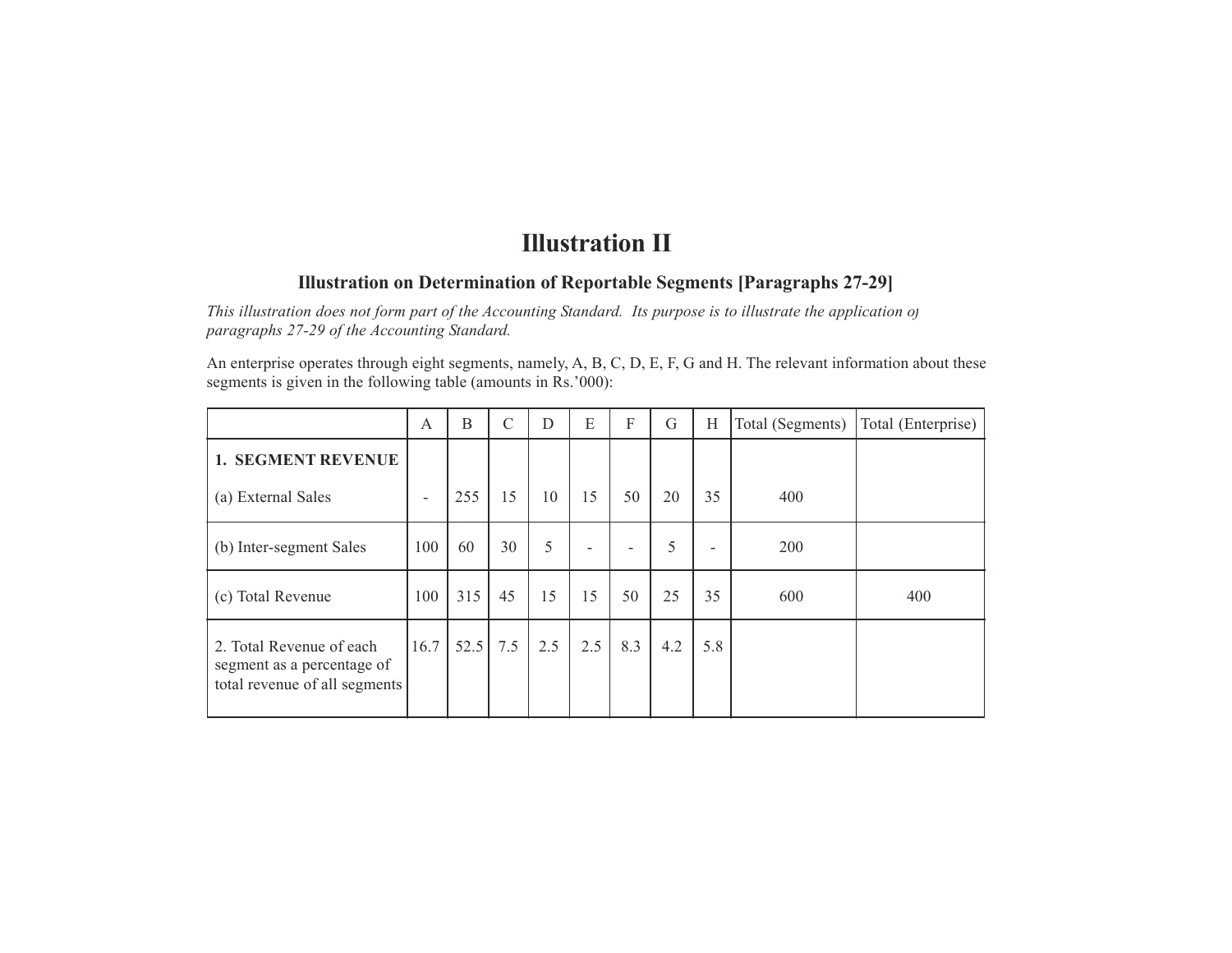|                                                                                                                                    | $\mathsf{A}$ | <sub>B</sub> | $\mathcal{C}$ | D   | E | F   | G | Н              | Total (Segments) | Total (Enterprise) |
|------------------------------------------------------------------------------------------------------------------------------------|--------------|--------------|---------------|-----|---|-----|---|----------------|------------------|--------------------|
| 3. SEGMENT RESULT<br>[Profit / (Loss)]                                                                                             | 5            | (90)         | 15            | (5) | 8 | (5) | 5 | $\overline{7}$ |                  |                    |
| 4. Combined Result of all<br>Segments in profits                                                                                   | 5            |              | 15            |     | 8 |     | 5 | $\overline{7}$ | 40               |                    |
| 5. Combined Result of all<br>Segments in loss                                                                                      |              | (90)         |               | (5) |   | (5) |   |                | (100)            |                    |
| 6. Segment Result as a<br>percentage of the greater<br>of the totals arrived at 4 and<br>5 above in absolute amount<br>(i.e., 100) | 5            | 90           | 15            | 5   | 8 | 5   | 5 | $\overline{7}$ |                  |                    |
| 7. SEGMENT ASSETS                                                                                                                  | 15           | 47           | 5             | 11  | 3 | 5   | 5 | 9              | 100              |                    |
| 8. Segment assets as a<br>percentage of total assets<br>of all segments                                                            | 15           | 47           | 5             | 11  | 3 | 5   | 5 | 9              |                  |                    |

The reportable segments of the enterprise will be identified as below:

(a) In accordance with paragraph 27(a), segments whose total revenue from external sales and inter-segment sales is 10% or more of the total revenue of all segments, external and internal, should be identified as reportable segments. Therefore, Segments A and B are reportable segments.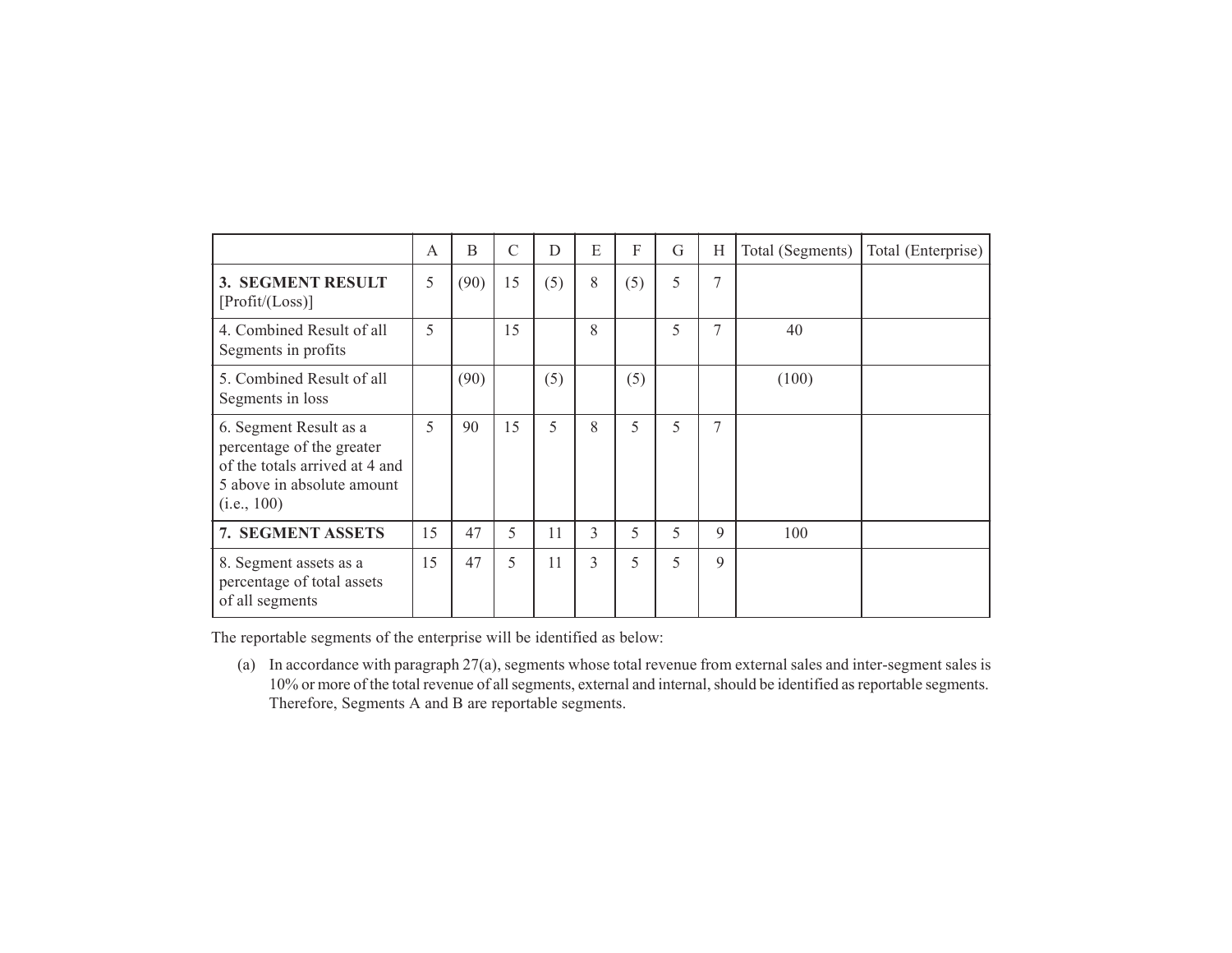- (b) As per the requirements of paragraph 27(b), it is to be first identified whether the combined result of all segments in profit or the combined result of all segments in loss is greater in absolute amount. From the table, it is evident that combined result in loss (i.e., Rs.100,000) is greater. Therefore, the individual segment result as a percentage of Rs.100,000 needs to be examined. In accordance with paragraph 27(b), Segments B and C are reportable segments as their segment result is more than the threshold limit of 10%.
- (c) Segments A, B and D are reportable segments as per paragraph 27(c), as their segment assets are more than 10% of the total segment assets.

Thus, Segments A, B, C and D are reportable segments in terms of the criteria laid down in paragraph 27.

Paragraph 28 of the Standard gives an option to the managemen<sup>t</sup> of the enterprise to designate any segmen<sup>t</sup> as <sup>a</sup> reportable segment. In the given case, it is presumed that the management decides to designate Segment E as a reportable segment.

Paragraph 29 requires that if total external revenue attributable to reportable segments identified as aforesaid constitutes less than 75% of the total enterprise revenue, additional segments should be identified as reportable segments even if they do not meet the 10% thresholds in paragraph 27, until at least 75% of total enterprise revenue is included in reportable segments.

The total external revenue of Segments A, B, C, D and E, identified above as reportable segments, is Rs.295,000. This is less than 75% of total enterprise revenue of Rs.400,000. The management of the enterprise is required to designate any one or more of the remaining segments as reportable segment(s) so that the external revenue of reportable segments is at least 75% of the total enterprise revenue. Suppose, the management designates Segment H for this purpose. Now the external revenue of reportable segments is more than 75% of the total enterprise revenue.

Segments A, B, C, D, E and H are reportable segments. Segments F and G will be shown as reconciling items.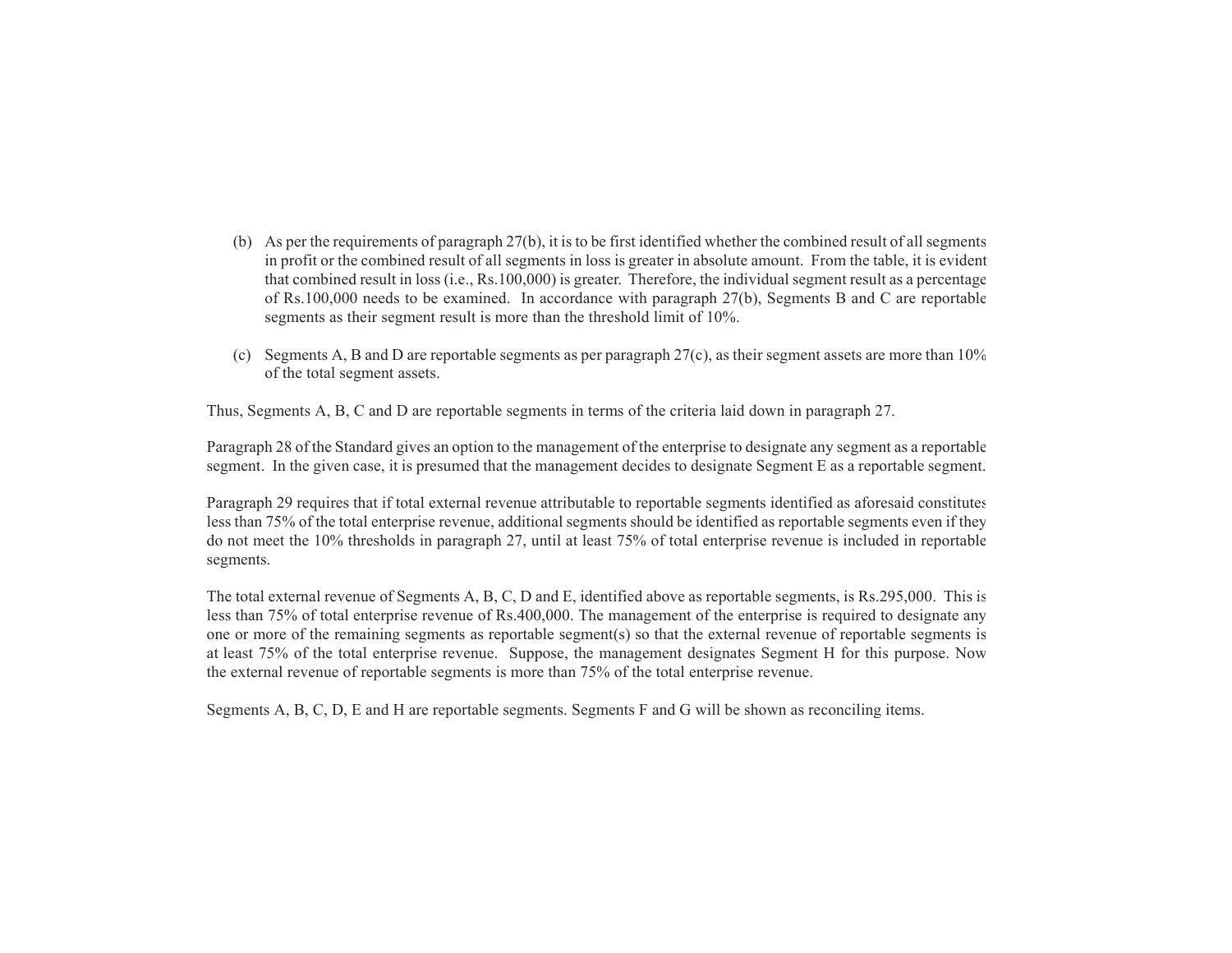## **Illustration III**

### **Illustrative Segment Disclosures**

*This illustration does not form part of the Accounting Standard. Its purpose is to illustrate the application of paragraphs 38-59 of the Accounting Standard.*

This illustration illustrates the segmen<sup>t</sup> disclosures that this Standard would require for <sup>a</sup> diversified multi-locational business enterprise. This example is intentionally complex to illustrate most of the provisions of this Standard.

|                            |                 | <b>Paper Products</b> | <b>Office Products</b> |                  | Publishing      |                  | <b>Other Operations</b> |                  | <b>Eliminations</b> |                  |                 | <b>Consolidated Total</b> |
|----------------------------|-----------------|-----------------------|------------------------|------------------|-----------------|------------------|-------------------------|------------------|---------------------|------------------|-----------------|---------------------------|
|                            | Current<br>Year | Previous<br>Year      | Current<br>Year        | Previous<br>Year | Current<br>Year | Previous<br>Year | Current<br>Year         | Previous<br>Year | Current<br>Year     | Previous<br>Year | Current<br>Year | Previous<br>Year          |
| <b>REVENUE</b>             |                 |                       |                        |                  |                 |                  |                         |                  |                     |                  |                 |                           |
| External<br>sales          | 55              | 50                    | 20                     | 17               | 19              | 16               | $\overline{7}$          | $\overline{7}$   |                     |                  |                 |                           |
| Inter-<br>segment<br>sales | 15              | 10                    | 10                     | 14               | $\overline{2}$  | 4                | $\overline{2}$          | $\overline{2}$   | (29)                | (30)             |                 |                           |
| Total<br>Revenue           | 70              | 60                    | 30                     | 31               | 21              | 20               | 9                       | 9                | (29)                | (30)             | 101             | 90                        |

#### **INFORMATION ABOUT BUSINESS SEGMENTS (NOTE xx)** (All amounts in Rs. lakhs)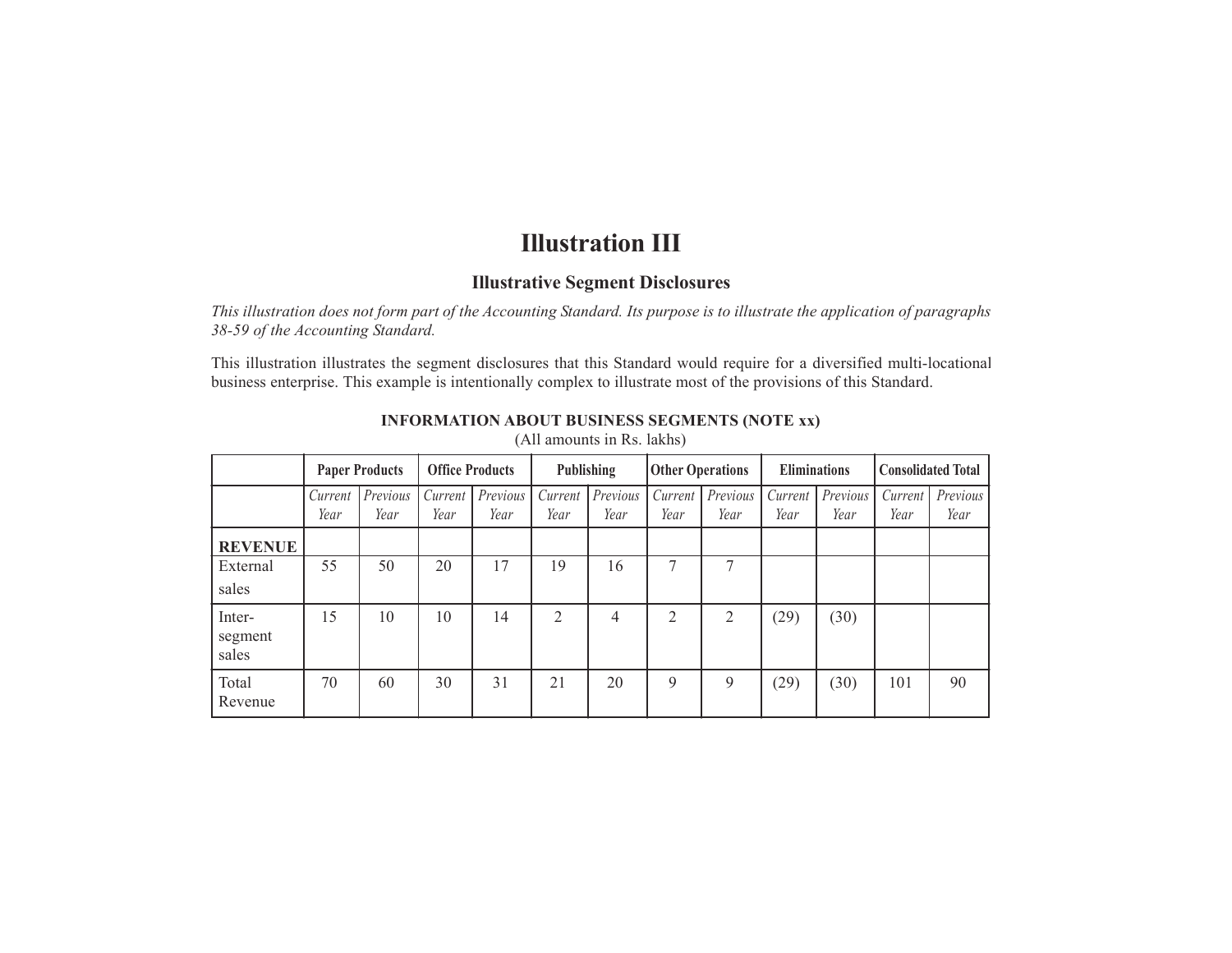|                                       |                 | <b>Paper Products</b> | <b>Office Products</b> |                  |                 | Publishing       | <b>Other Operations</b> |                  |                 | <b>Eliminations</b> |                 | <b>Consolidated Total</b> |
|---------------------------------------|-----------------|-----------------------|------------------------|------------------|-----------------|------------------|-------------------------|------------------|-----------------|---------------------|-----------------|---------------------------|
|                                       | Current<br>Year | Previous<br>Year      | Current<br>Year        | Previous<br>Year | Current<br>Year | Previous<br>Year | Current<br>Year         | Previous<br>Year | Current<br>Year | Previous<br>Year    | Current<br>Year | Previous<br>Year          |
| <b>RESULT</b>                         |                 |                       |                        |                  |                 |                  |                         |                  |                 |                     |                 |                           |
| Segment<br>result                     | 20              | 17                    | 9                      | $\overline{7}$   | $\overline{2}$  | 1                | $\boldsymbol{0}$        | $\boldsymbol{0}$ | (1)             | (1)                 | 30              | 24                        |
| Unallocated<br>corporate<br>expenses  |                 |                       |                        |                  |                 |                  |                         |                  |                 |                     | (7)             | (9)                       |
| Operating<br>profit                   |                 |                       |                        |                  |                 |                  |                         |                  |                 |                     | 23              | 15                        |
| Interest<br>expense                   |                 |                       |                        |                  |                 |                  |                         |                  |                 |                     | (4)             | (4)                       |
| Interest<br>income                    |                 |                       |                        |                  |                 |                  |                         |                  |                 |                     | $\overline{2}$  | $\overline{3}$            |
| Income<br>taxes                       |                 |                       |                        |                  |                 |                  |                         |                  |                 |                     | (7)             | (4)                       |
| Profit from<br>ordinary<br>activities |                 |                       |                        |                  |                 |                  |                         |                  |                 |                     | 14              | 10                        |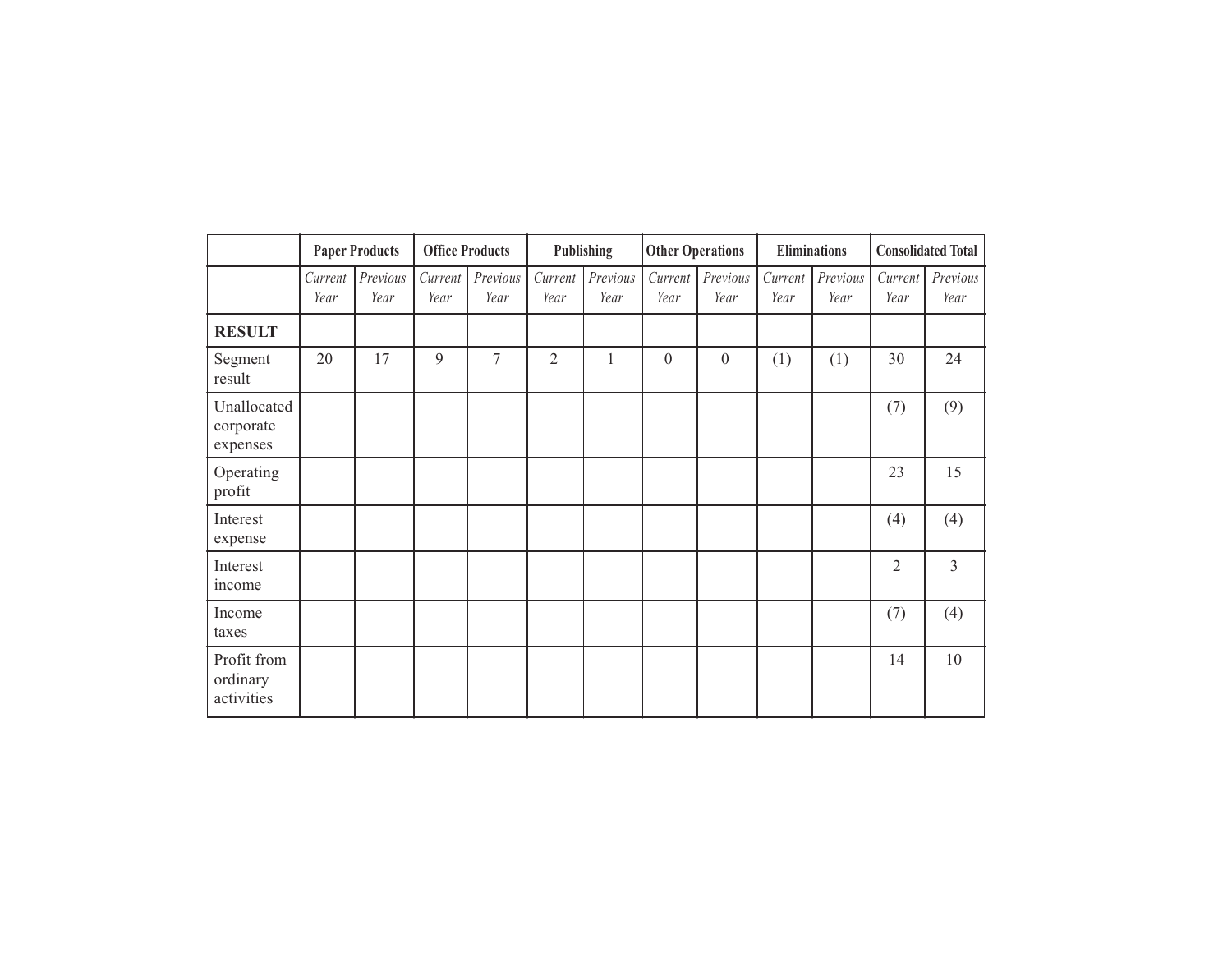|                                                                             |                 | <b>Paper Products</b> | <b>Office Products</b> |                  |                 | Publishing       | <b>Other Operations</b> |                  |                 | <b>Eliminations</b> |                 | <b>Consolidated Total</b> |
|-----------------------------------------------------------------------------|-----------------|-----------------------|------------------------|------------------|-----------------|------------------|-------------------------|------------------|-----------------|---------------------|-----------------|---------------------------|
|                                                                             | Current<br>Year | Previous<br>Year      | Current<br>Year        | Previous<br>Year | Current<br>Year | Previous<br>Year | Current<br>Year         | Previous<br>Year | Current<br>Year | Previous<br>Year    | Current<br>Year | Previous<br>Year          |
| Extraord-<br>inary loss:<br>uninsured<br>earthquake<br>damage to<br>factory |                 | (3)                   |                        |                  |                 |                  |                         |                  |                 |                     |                 | (3)                       |
| Net profit                                                                  |                 |                       |                        |                  |                 |                  |                         |                  |                 |                     | 14              | $\overline{7}$            |
| <b>OTHER</b><br><b>INFOR-</b><br><b>MATION</b>                              |                 |                       |                        |                  |                 |                  |                         |                  |                 |                     |                 |                           |
| Segment<br>assets                                                           | 54              | 50                    | 34                     | 30               | 10              | 10               | 10                      | 9                |                 |                     | 108             | 99                        |
| Unallocated<br>corporate<br>assets                                          |                 |                       |                        |                  |                 |                  |                         |                  |                 |                     | $\overline{67}$ | $\overline{56}$           |
| Total<br>assets                                                             |                 |                       |                        |                  |                 |                  |                         |                  |                 |                     | 175             | 155                       |
| Segment<br>liabilities                                                      | 25              | $\overline{15}$       | $\overline{8}$         | 11               | $\overline{8}$  | $\overline{8}$   | 1                       | 1                |                 |                     | 42              | $\overline{35}$           |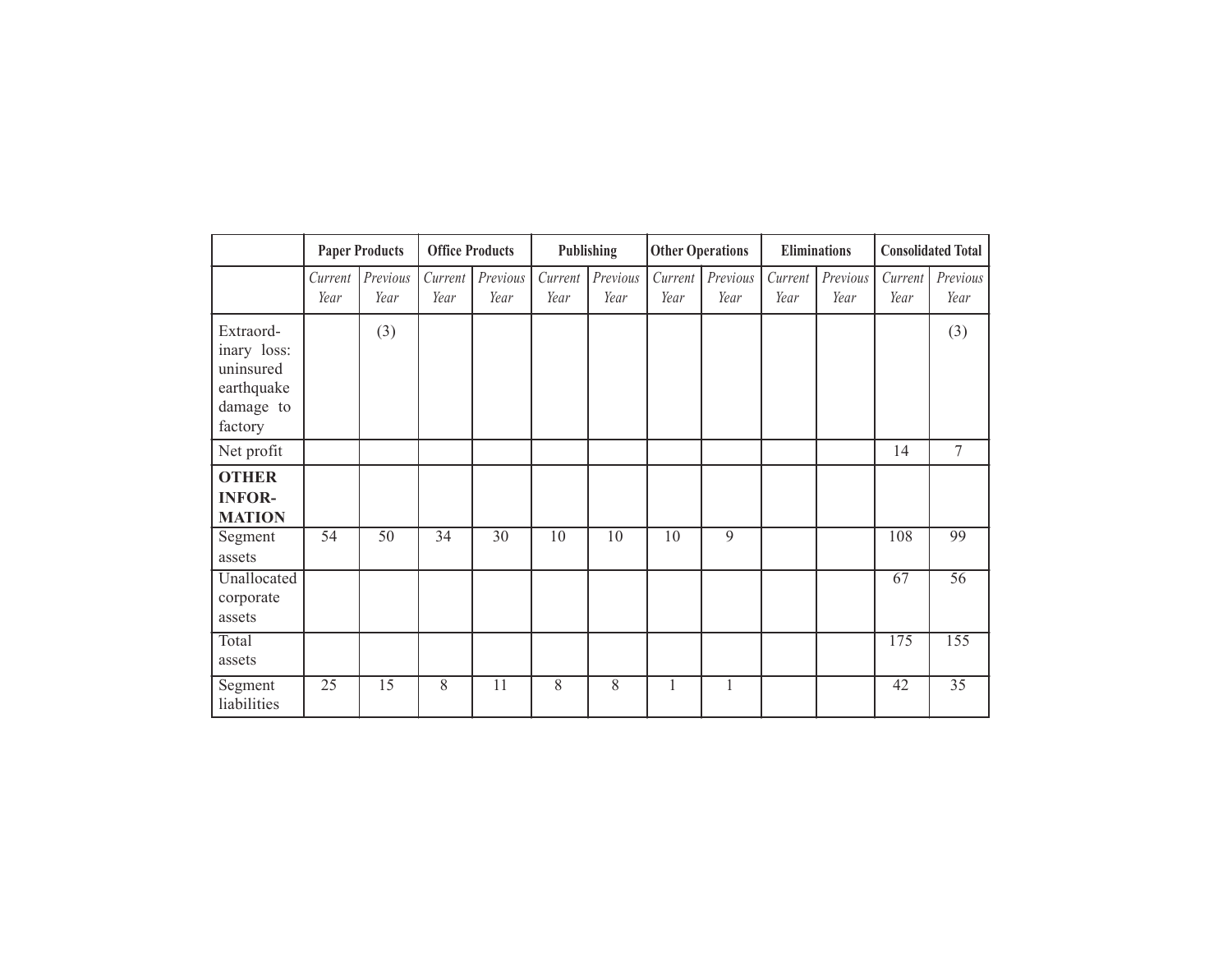|                                                         |                 | <b>Paper Products</b> |                 | <b>Office Products</b> |                 | Publishing       | <b>Other Operations</b> |                  |                 | <b>Eliminations</b> |                 | <b>Consolidated Total</b> |
|---------------------------------------------------------|-----------------|-----------------------|-----------------|------------------------|-----------------|------------------|-------------------------|------------------|-----------------|---------------------|-----------------|---------------------------|
|                                                         | Current<br>Year | Previous<br>Year      | Current<br>Year | Previous<br>Year       | Current<br>Year | Previous<br>Year | Current<br>Year         | Previous<br>Year | Current<br>Year | Previous<br>Year    | Current<br>Year | Previous<br>Year          |
| Unallocated<br>corporate<br>liabilities                 |                 |                       |                 |                        |                 |                  |                         |                  |                 |                     | 40              | 55                        |
| Total<br>liabilities                                    |                 |                       |                 |                        |                 |                  |                         |                  |                 |                     | 82              | 90                        |
| Capital<br>expenditure                                  | 12              | 10                    | $\overline{3}$  | 5                      | 5               |                  | $\overline{4}$          | 3                |                 |                     |                 |                           |
| Depre-<br>ciation                                       | 9               | $\tau$                | 9               | 7                      | 5               | 3                | 3                       | $\overline{4}$   |                 |                     |                 |                           |
| Non-cash<br>expenses<br>other than<br>depre-<br>ciation | 8               | $\overline{2}$        | 7               | 3                      | $\overline{2}$  | $\overline{2}$   | $\overline{2}$          | $\mathbf{1}$     |                 |                     |                 |                           |

### **Note xx-Business and Geographical Segments (amounts in Rs. lakhs)**

*Business segments:* For management purposes, the Company is organised on a worldwide basis into three major operating divisions-paper products, office products and publishing — each headed by a senior vice president. The divisions are the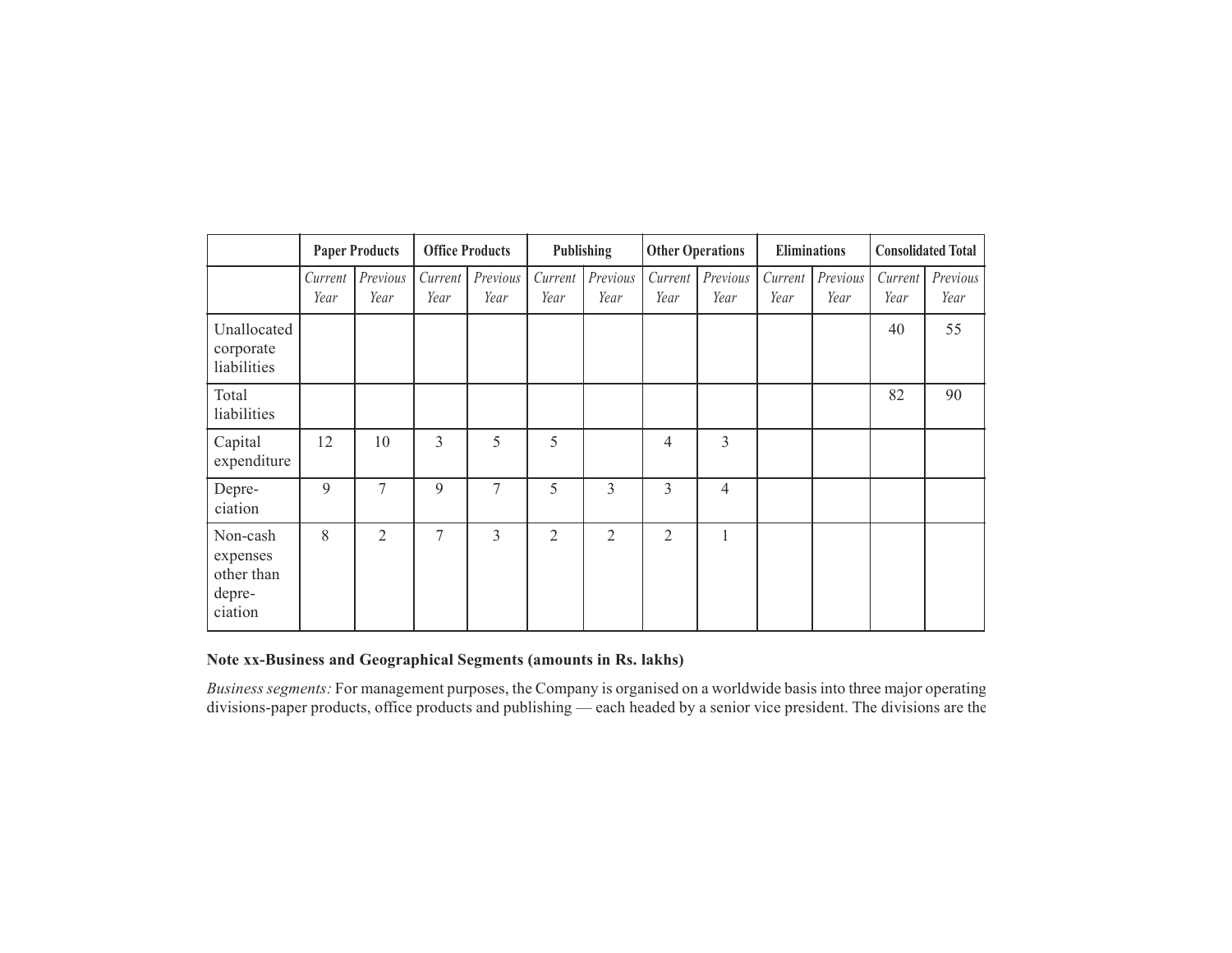basis on which the company reports its primary segmen<sup>t</sup> information. The paper products segmen<sup>t</sup> produces <sup>a</sup> broad range of writing and publishing papers and newsprint. The office products segment manufactures labels, binders, pens, and markers and also distributes office products made by others. The publishing segment develops and sells books in the fields of taxation, law and accounting. Other operations include development of computer software for standard and specialised business applications. Financial information about business segments is presented in the above table (from page 261 to page 264).

*Geographical segments:* Although the Company's major operating divisions are managed on a worldwide basis, they operate in four principal geographical areas of the world. In India, its home country, the Company produces and sells a broad range of papers and office products. Additionally, all of the Company's publishing and computer software development operations are conducted in India. In the European Union, the Company operates paper and office products manufacturing facilities and sales offices in the following countries: France, Belgium, Germany and the U.K. Operations in Canada and the United States are essentially similar and consist of manufacturing papers and newsprint that are sold entirely within those two countries. Operations in Indonesia include the production of paper pulp and the manufacture of writing and publishing papers and office products, almost all of which is sold outside Indonesia, both to other segments of the company and to external customers.

*Sales by market:* The following table shows the distribution of the Company's consolidated sales by geographical market, regardless of where the goods were produced:

|                |              | <b>Sales Revenue by</b><br><b>Geographical Market</b> |
|----------------|--------------|-------------------------------------------------------|
|                | Current Year | Previous Year                                         |
| India          | 19           | 22                                                    |
| European Union | 30           | 31                                                    |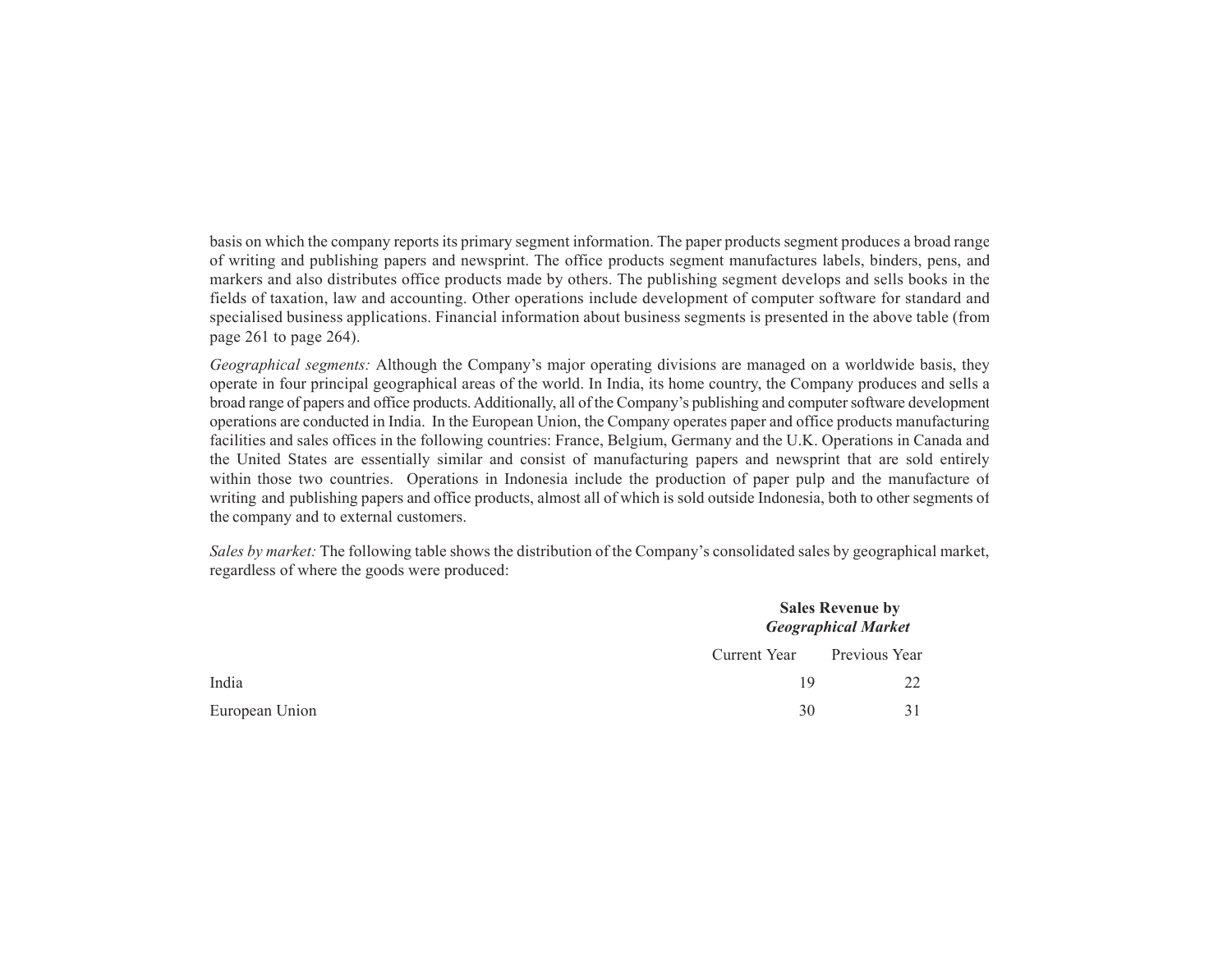| Canada and the United States                  | 28 |  |
|-----------------------------------------------|----|--|
| Mexico and South America                      |    |  |
| Southeast Asia (principally Japan and Taiwan) | 18 |  |
|                                               |    |  |

*Assets and additions to tangible and intangible fixed assets by geographical area:* The following table shows the carrying amount of segment assets and additions to tangible and intangible fixed assets by geographical area in which the assets are located:

|                              |                        | Carrying<br><b>Amount of</b><br><b>Segment Assets</b> |                        |                         |
|------------------------------|------------------------|-------------------------------------------------------|------------------------|-------------------------|
|                              | <b>Current</b><br>Year | <b>Previous</b><br>Year                               | <b>Current</b><br>Year | <b>Previous</b><br>Year |
| India                        | 72                     | 78                                                    | 8                      | 5                       |
| European Union               | 47                     | 37                                                    | 5                      | 4                       |
| Canada and the United States | 34                     | 20                                                    | 4                      | 3                       |
| Indonesia                    | 22                     | 20                                                    |                        | 6                       |
|                              | 175                    | 155                                                   | 24                     | 18                      |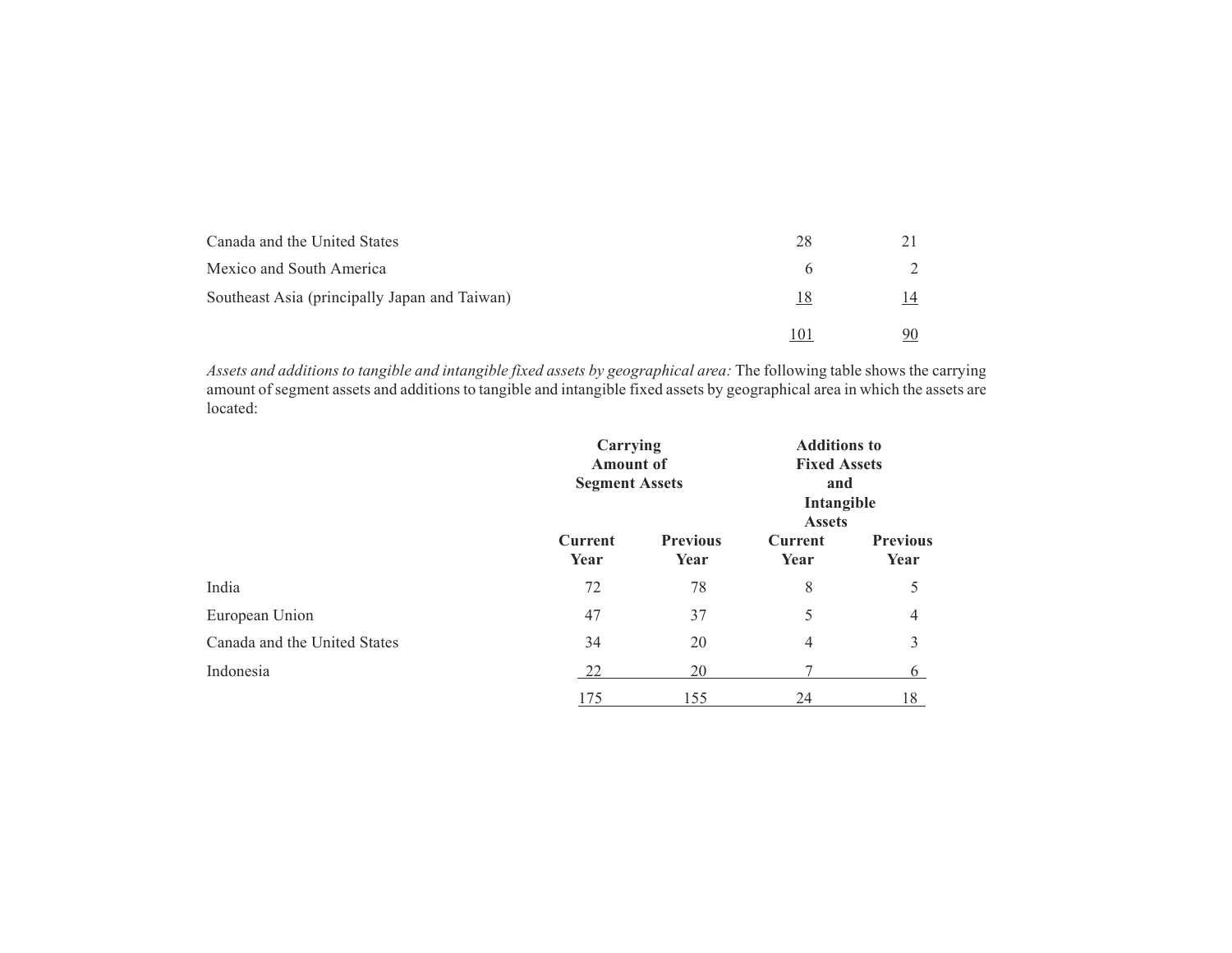*Segment revenue and expense:* In India, paper and office products are manufactured in combined facilities and are sold by a combined sales force. Joint revenues and expenses are allocated to the two business segments on a reasonable basis. All other segment revenue and expense are directly attributable to the segments.

*Segment assets and liabilities:* Segment assets include all operating assets used by a segment and consist principally of operating cash, debtors, inventories and fixed assets, net of allowances and provisions which are reported as direct offsets in the balance sheet. While most such assets can be directly attributed to individual segments, the carrying amount of certain assets used jointly by two or more segments is allocated to the segments on a reasonable basis. Segment liabilities include all operating liabilities and consist principally of creditors and accrued liabilities. Segment assets and liabilities do not include deferred income taxes.

*Inter-segment transfers:* Segment revenue, segment expenses and segment result include transfers between business segments and between geographical segments. Such transfers are accounted for at competitive market prices charged to unaffiliated customers for similar goods. Those transfers are eliminated in consolidation.

*Unusual item:* Sales of office products to external customers in the current year were adversely affected by <sup>a</sup> lengthy strike of transportation workers in India, which interrupted product shipments for approximately four months. The Company estimates that sales of office products during the four-month period were approximately half of what they would otherwise have been.

*Extraordinary loss:* As more fully discussed in Note x, the Company incurred an uninsured loss of Rs.3,00,000 caused by earthquake damage to a paper mill in India during the previous year.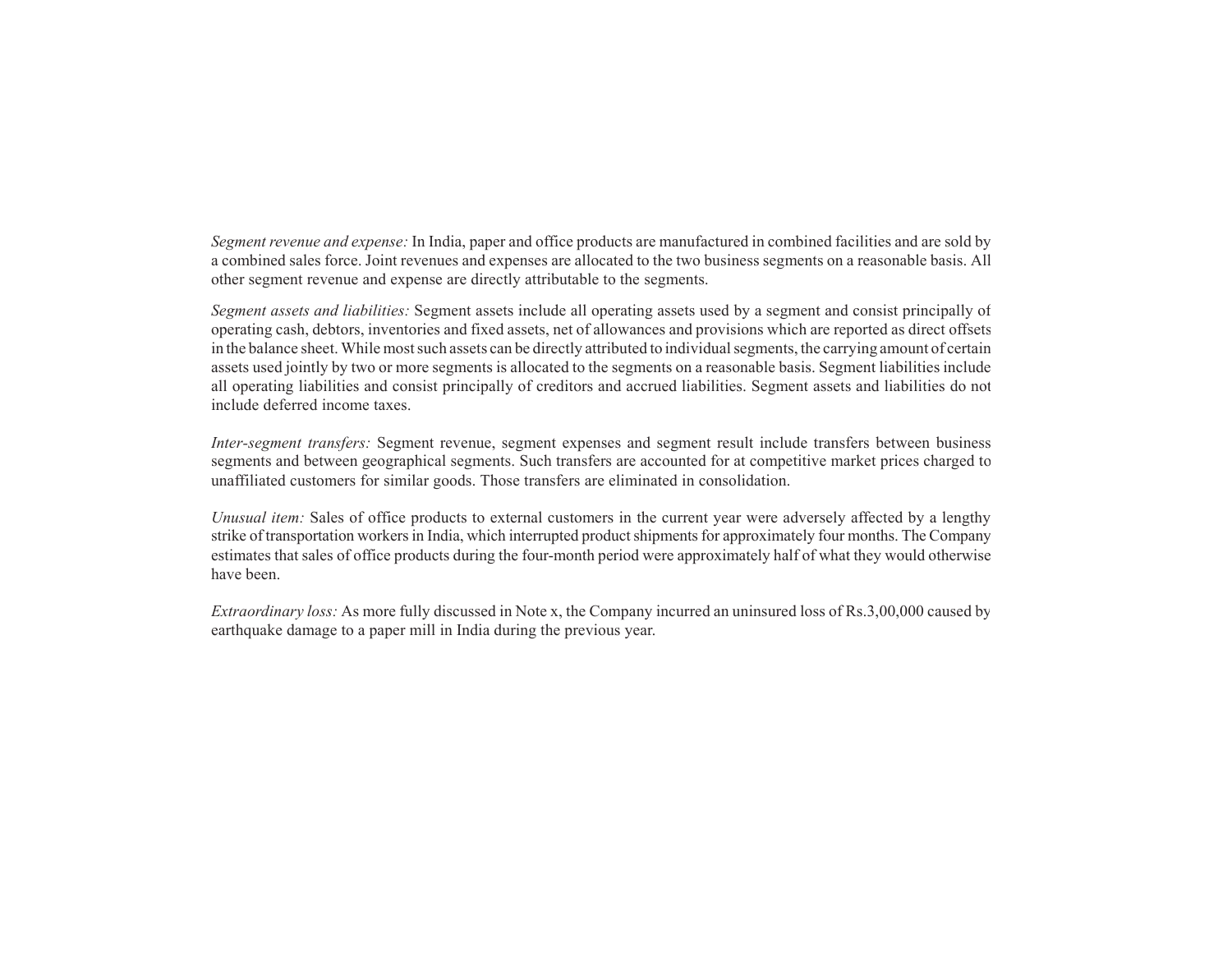## **Illustration IV**

## **Summary of Required Disclosure**

*This illustration does not form part of the Accounting Standard. Its purpose is to summarise the disclosures required by paragraphs 38-59 for each of the three possible primary segment reporting formats.*

Figures in parentheses refer to paragraph numbers of the relevant paragraphs in the text.

| <b>PRIMARY FORMAT</b><br><b>IS BUSINESS</b><br><b>SEGMENTS</b> | <b>PRIMARY FORMAT</b><br><b>IS GEOGRAPHICAL</b><br><b>SEGMENTS BY</b><br><b>LOCATION OF</b><br><b>ASSETS</b> | <b>PRIMARY FORMAT</b><br><b>IS GEOGRAPHICAL</b><br><b>SEGMENTS BY</b><br><b>LOCATION OF</b><br><b>CUSTOMERS</b> |
|----------------------------------------------------------------|--------------------------------------------------------------------------------------------------------------|-----------------------------------------------------------------------------------------------------------------|
| <b>Required Primary</b>                                        | <b>Required Primary</b>                                                                                      | <b>Required Primary</b>                                                                                         |
| <b>Disclosures</b>                                             | <b>Disclosures</b>                                                                                           | <b>Disclosures</b>                                                                                              |
| Revenue from external                                          | Revenue from external                                                                                        | Revenue from external                                                                                           |
| customers by business                                          | customers by location of                                                                                     | customers by location of                                                                                        |
| segment $[40(a)]$                                              | assets $[40(a)]$                                                                                             | customers $[40(a)]$                                                                                             |
| Revenue from                                                   | Revenue from                                                                                                 | Revenue from                                                                                                    |
| transactions with other                                        | transactions with other                                                                                      | transactions with other                                                                                         |
| segments by business                                           | segments by location of                                                                                      | segments by location of                                                                                         |
| segment $[40(a)]$                                              | assets $[40(a)]$                                                                                             | customers $[40(a)]$                                                                                             |
| Segment result by                                              | Segment result by                                                                                            | Segment result by                                                                                               |
| business segment                                               | location of assets                                                                                           | location of customers                                                                                           |
| [40(b)]                                                        | [40(b)]                                                                                                      | [40(b)]                                                                                                         |
| Carrying amount of                                             | Carrying amount of                                                                                           | Carrying amount of                                                                                              |
| segment assets by                                              | segment assets by                                                                                            | segment assets by                                                                                               |
| business segment                                               | location of assets                                                                                           | location of customers                                                                                           |
| [40(c)]                                                        | [40(c)]                                                                                                      | [40(c)]                                                                                                         |
| Segment liabilities by                                         | Segment liabilities by                                                                                       | Segment liabilities by                                                                                          |
| business segment                                               | location of assets                                                                                           | location of customers                                                                                           |
| [40(d)]                                                        | [40(d)]                                                                                                      | [40(d)]                                                                                                         |
| Cost to acquire tangible                                       | Cost to acquire tangible                                                                                     | Cost to acquire tangible                                                                                        |
| and intangible fixed                                           | and intangible fixed                                                                                         | and intangible fixed                                                                                            |
| assets by business                                             | assets by location of                                                                                        | assets by location of                                                                                           |
| segment $[40(e)]$                                              | assets $[40(e)]$                                                                                             | customers $[40(e)]$                                                                                             |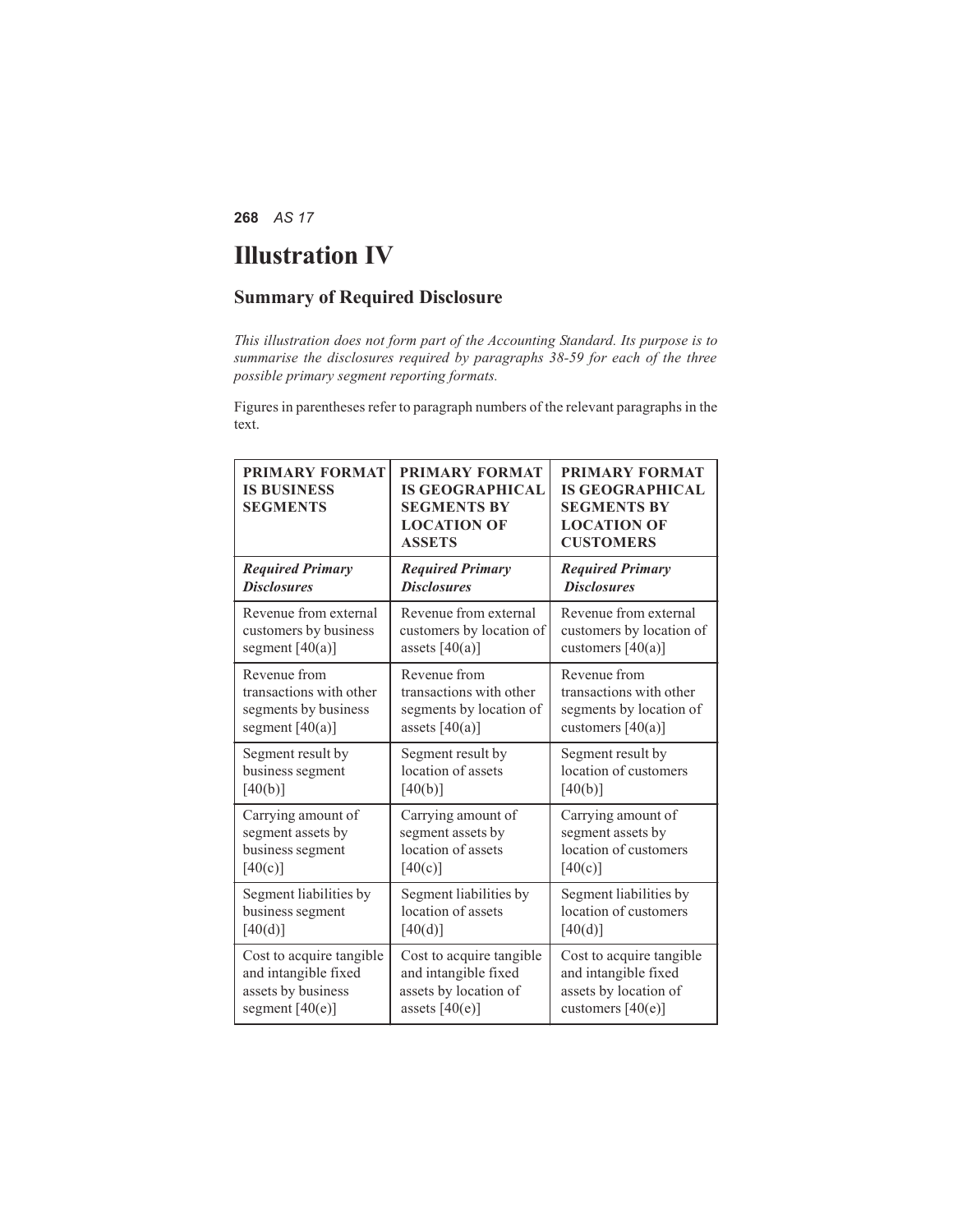*Segment Reporting* **269**

| <b>PRIMARY FORMAT</b><br><b>IS BUSINESS</b><br><b>SEGMENTS</b>                               | <b>PRIMARY FORMAT</b><br><b>IS GEOGRAPHICAL</b><br><b>SEGMENTS BY</b><br><b>LOCATION OF</b><br><b>ASSETS</b>    | <b>PRIMARY FORMAT</b><br><b>IS GEOGRAPHICAL</b><br><b>SEGMENTS BY</b><br><b>LOCATION OF</b><br><b>CUSTOMERS</b> |
|----------------------------------------------------------------------------------------------|-----------------------------------------------------------------------------------------------------------------|-----------------------------------------------------------------------------------------------------------------|
| <b>Required Primary</b>                                                                      | <b>Required Primary</b>                                                                                         | <b>Required Primary</b>                                                                                         |
| <b>Disclosures</b>                                                                           | <b>Disclosures</b>                                                                                              | <b>Disclosures</b>                                                                                              |
| Depreciation and<br>amortisation expense<br>by business segment<br>$[40(f)]$                 | Depreciation and<br>amortisation expense by<br>location of assets $[40(f)]$                                     | Depreciation and<br>amortisation expense by<br>location of<br>customers $[40(f)]$                               |
| Non-cash expenses                                                                            | Non-cash expenses                                                                                               | Non-cash expenses                                                                                               |
| other than depreciation                                                                      | other than depreciation                                                                                         | other than depreciation                                                                                         |
| and amortisation by                                                                          | and amortisation by                                                                                             | and amortisation by                                                                                             |
| business segment                                                                             | location of assets                                                                                              | location of customers                                                                                           |
| [40(g)]                                                                                      | [40(g)]                                                                                                         | [40(g)]                                                                                                         |
| Reconciliation of<br>revenue, result, assets,<br>and liabilities by<br>business segment [46] | Reconciliation of<br>revenue, result, assets,<br>and liabilities [46]                                           | Reconciliation of<br>revenue, result, assets,<br>and liabilities [46]                                           |
| <b>Required Secondary</b>                                                                    | <b>Required Secondary</b>                                                                                       | <b>Required Secondary</b>                                                                                       |
| <b>Disclosures</b>                                                                           | <b>Disclosures</b>                                                                                              | <b>Disclosures</b>                                                                                              |
| Revenue from external                                                                        | Revenue from external                                                                                           | Revenue from external                                                                                           |
| customers by location                                                                        | customers by business                                                                                           | customers by business                                                                                           |
| of customers [48]                                                                            | segment [49]                                                                                                    | segment [49]                                                                                                    |
| Carrying amount of                                                                           | Carrying amount of                                                                                              | Carrying amount of                                                                                              |
| segment assets by                                                                            | segment assets by                                                                                               | segment assets by                                                                                               |
| location of assets [48]                                                                      | business segment [49]                                                                                           | business segment [49]                                                                                           |
| Cost to acquire tangible                                                                     | Cost to acquire tangible                                                                                        | Cost to acquire tangible                                                                                        |
| and intangible fixed                                                                         | and intangible fixed                                                                                            | and intangible fixed                                                                                            |
| assets by location of                                                                        | assets by business                                                                                              | assets by business                                                                                              |
| assets [48]                                                                                  | segment [49]                                                                                                    | segment [49]                                                                                                    |
|                                                                                              | Revenue from external<br>customers by<br>geographical customers<br>if different from<br>location of assets [50] |                                                                                                                 |